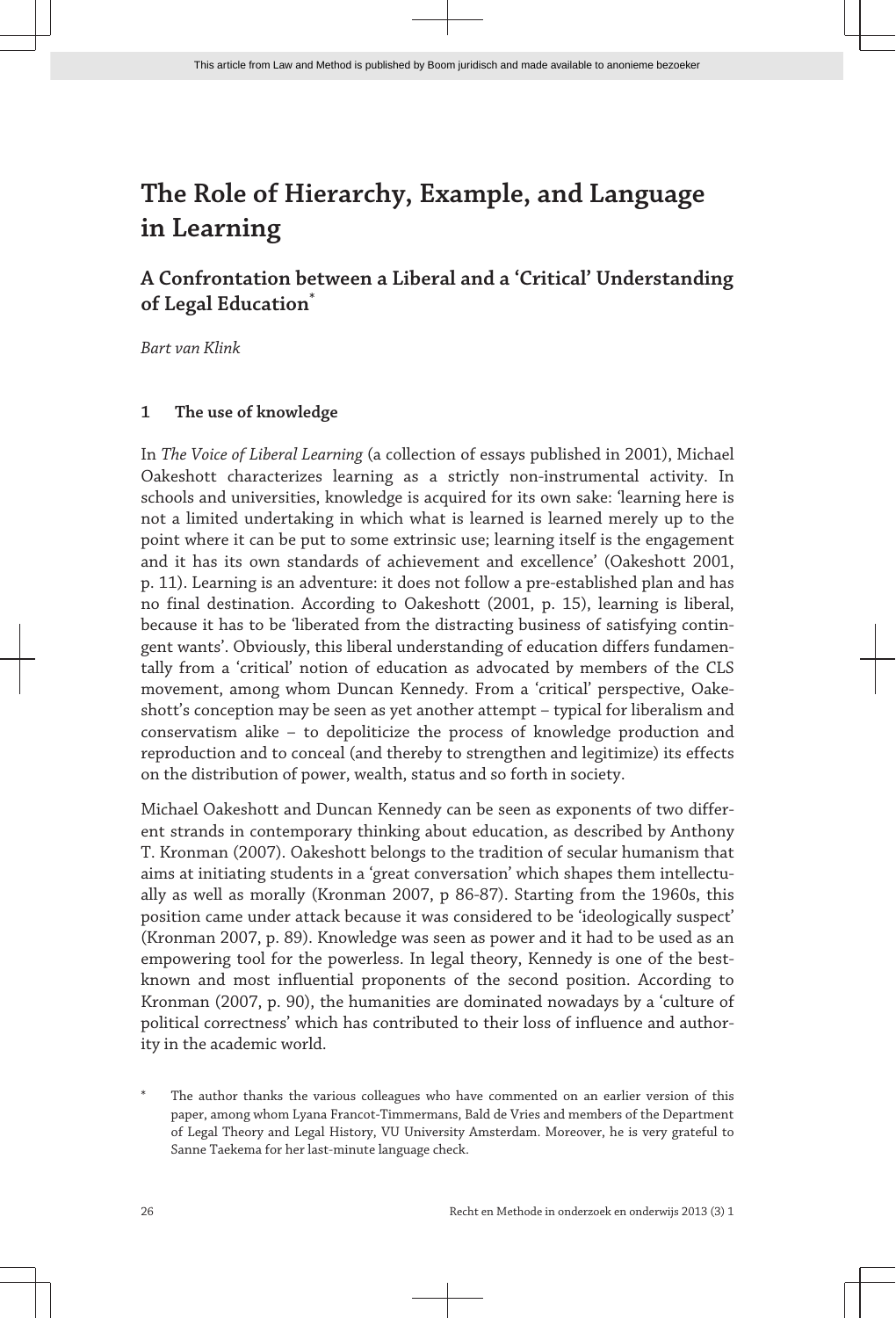It is obvious that Oakeshott and Kennedy have developed their ideas in very dif‐ ferent social, educational and historical contexts. Oakeshott introduced his notion of liberal learning in reaction to radical changes in the British educational system in the 1950s and 1960s. Kennedy, on the other hand, criticized (what he perceived as) the hierarchical and conservative character of legal education at US law schools, at least until 1983 when he published his well-known pamphlet 'Legal Education and the Reproduction of Hierarchy' (reprinted in Kennedy 2004b). In this article, I will move past the specific contexts in which these ideas have been developed and focus mainly on their more general significance for thinking about education, in particular legal education, at our contemporary law faculties in Europe. I intend to confront both views with each other, in order to elucidate the role that critical thinking plays or should play in legal education. What is the use of knowledge? Why do we as law teachers want students to develop a critical attitude? What does a critical attitude consist of and how can this be promoted?

First, I will clarify Oakeshott's notion of liberal learning (section 2). Second, I will show in which respects this understanding of education can be contrasted with and criticized from the viewpoint of critical legal education, mainly building on several writings of Duncan Kennedy (section 3). Third, I will attempt to refute this critique, in particular by arguing that it is based on false assumptions about the role that hierarchy, example (both in the sense of role modelling as in the sense of exemplifying) and language play in teaching (section 4). Finally, I will explore whether this critique could be used in order to strengthen the critical impetus of liberal learning (section 5). My general purpose is to develop a notion of *skeptical legal education*, which is to a large extent based on Oakeshott's under‐ standing of liberal learning but which relativizes its insistence on the noninstrumentality of learning and reinforces its critical potential.

# **2 The art of conversation<sup>1</sup>**

According to Oakeshott (2001, p. 10), the human world is essentially a 'place of learning.' As an *animal rationale* man is involved in an on-going process of attrib‐ uting meaning to the world around him. By doing so, he creates a human world, not because this world solely consists of human beings and all the things that they produce, but primarily because it is a product of the human activity of signifying. Learning involves an unlimited *semiosis*: every attribution of meaning to the world by man is temporary and incomplete. Learning does not follow a preestablished plan and has no final destination. It is an adventure with an uncertain and unpredictable outcome: 'This engagement is an adventure in a precise sense. It has no preordained course to follow: with every thought and action a human being lets go a mooring and puts out to sea on a self-chosen but largely unfore‐ seen course' (Oakeshott 2001, p. 11).

<sup>1</sup> This section has to a large extent been derived from Van Klink (2011).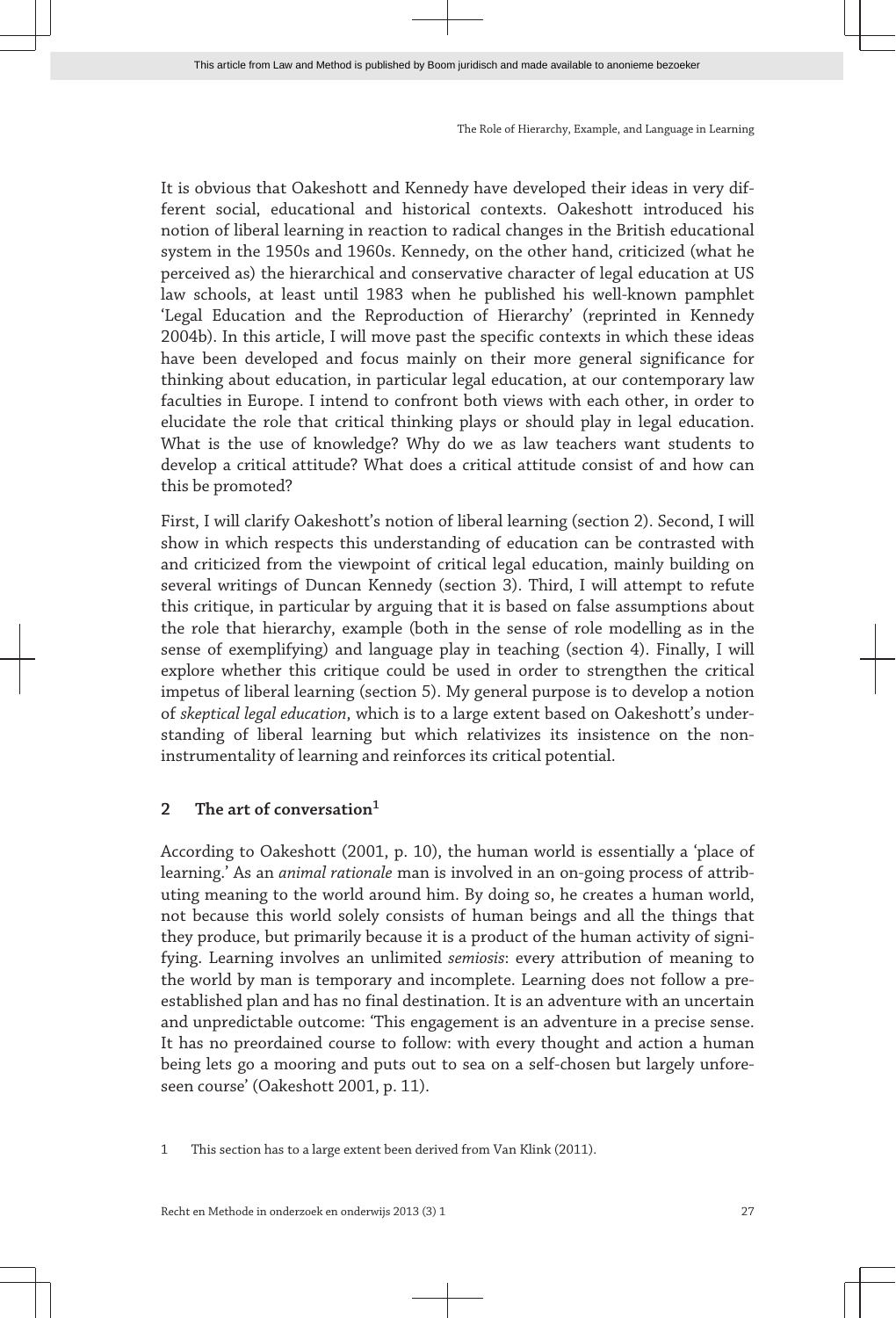Throughout his whole life man is engaged in learning. Within this *education per‐ manente* schools and universities occupy a privileged position. Characteristic for these educational organizations is, to begin with, that those involved are recog‐ nized and recognize themselves as *learners*, besides possible other roles they may fulfill in society (such as musician, major or meter maid). Subsequently, learning in educational organizations is focused on the learning of *something specific*. It does not aim at promoting intellectual development, spiritual growth or the broadening of one's horizon in general, but at acquiring knowledge about a partic‐ ular subject, within a particular discipline, with the help of the methods and conceptual tools typical for the discipline at hand. The learner has to conceive of learning as a specific task, which requires attention, patience and persistence. Although learning can in principle take place everywhere – for instance in a tele‐ phone conversation with a friend or during a stroll along the beach – in schools and universities it is carried out in a systematic way. Finally, in these organiza‐ tions learning is not an instrumental activity, but *a goal in itself*. Knowledge is acquired not only, or not predominantly, for external purposes. Learning takes place in a separate sphere, far from our daily cares and concerns. Therefore, Oake‐ shott (2001, p. 15) characterizes learning as liberal, not in the political sense but in the existential sense of 'liberated' or 'freed': at least for a few years, learners do not have to worry too much about 'satisfying contingent wants'. What the univer‐ sity offers, is 'the gift of an interval' (Oakeshott 2001, p. 114).

Oakeshott (2001, p. 69) describes education as a transaction between generations which aims at introducing newcomers to an 'intellectual, imaginative, moral and emotional inheritance'. The inheritance is shaped and reshaped in an on-going conversation in which people are engaged in understanding themselves and their world. In order to be able to participate in this conversation, learners have to learn first to speak the language and to recognize the different voices that can be discerned within this language. Every academic discipline constitutes a language of its own, with its own rules, by means of which certain aspects of the world and human existence can be expressed. It is the task of the teacher to teach the students the rules of the language and to show how one can make one's own contribution to the on-going conversation. Liberal learning is an initiation in this art of conversation.

According to Oakeshott, the 'free' conversation that takes place at universities is threatened nowadays by various developments inside and outside the academic world. In ordinary life, he argues, mainly one language is spoken – the 'language of appetite' (Oakeshott 2001, p. 33).<sup>2</sup> It is a language full of clichés by means of which superficial impressions and emotions can be expressed in general terms that are recognizable and repeatable for everyone.<sup>3</sup> Its sole purpose is to satisfy

<sup>2</sup> Oakeshott is not very clear about what the 'language of appetite' exactly consists of. Below, I will give my own, somewhat loose interpretation of this notion.

<sup>3</sup> This is reminiscent of the distinction that Merleau-Ponty draws between 'langage parlé' ('spoken' or worn-out language) and 'langage parlant' ('speaking' or innovative language). However, as Merleau-Ponty points out, this distinction is never absolute (cf. Corrias 2011, p. 63ff).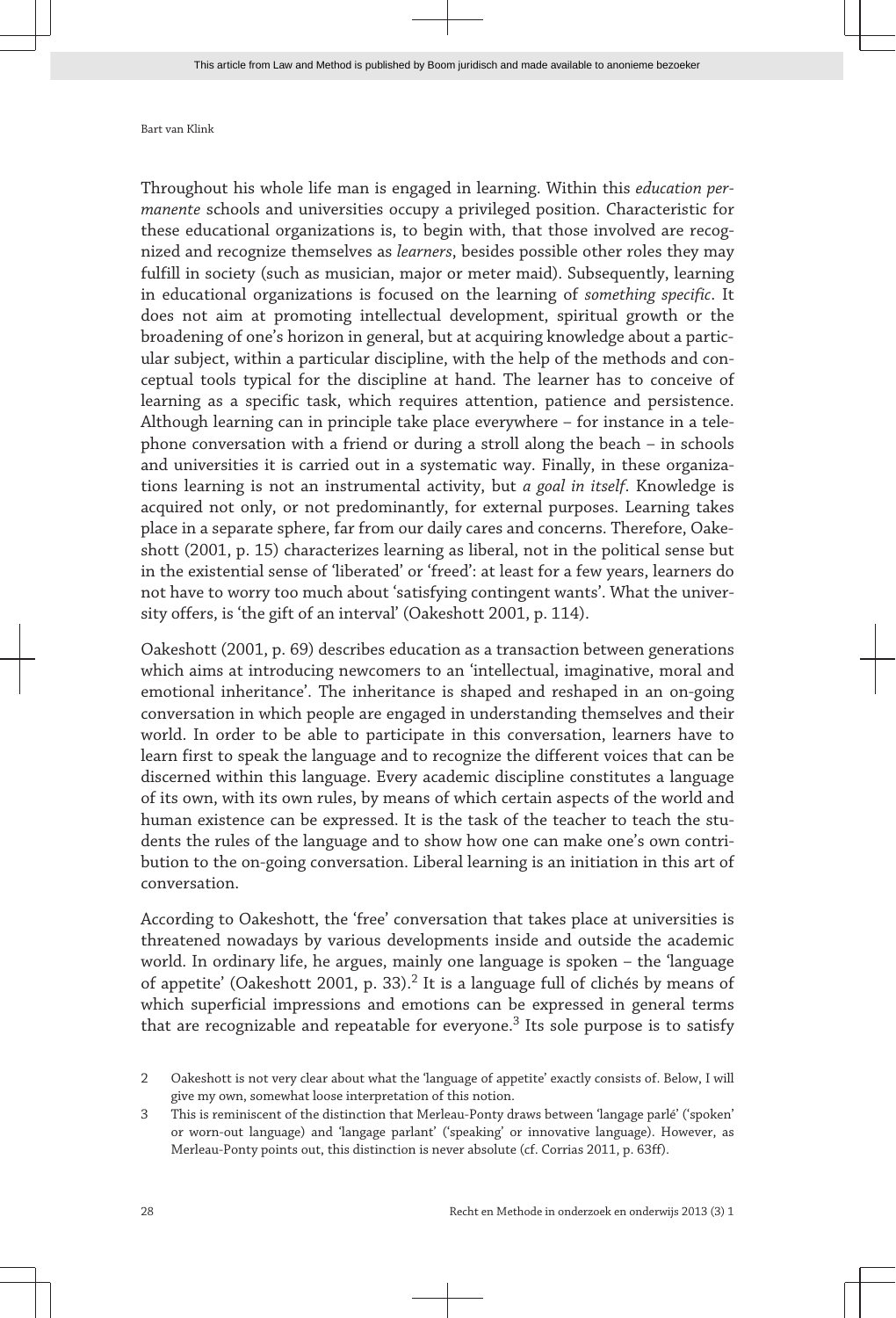immediate needs in the quickest, easiest and cheapest way possible. There is less and less room for reflection and meaningful experiences. The world is perceived as fully transparent and accessible; it does not contain any puzzles or mysteries anymore. Oakeshott points to two separate developments in particular. On the one hand, education becomes to a growing extent *general education* (Oakeshott 2001, p. 20-21).<sup>4</sup> General education does not intend to teach something specific, but only to improve the student's intelligence or his/her capacity to think inde‐ pendently in general. Independent of any concrete context or question, intellec‐ tual faculties are trained, such as logical thinking, close reading or speaking suc‐ cessfully. On the other hand, learning is increasingly transformed into some form of *applied education*. That means that education is used for socializing students and preparing them for certain tasks in society. Instrumental learning replaces liberal learning and, as a consequence, teaching is reduced to the training of a series of technical functions (cf. Oakeshott 2001, p. 13). Education is directed at changing the student's attitude and behaviour: students have to learn how to deal with issues like sexuality, drugs and suicide (education as public information); by which norms or values they should live their lives (as in citizenship courses or courses of applied ethics); and how they can become more 'conscious' (as in con‐ sciousness raising courses) et cetera.<sup>5</sup> Due to these developments, schools and universities are no longer free spaces of learning, where learners acquire knowledge mainly for its own sake.

Oakeshott (2001, p. 102) considers the growing attention that skills training receives in contemporary academic education as symptomatic for the second development, which leads to an instrumentalization of education. $^6$  Increasingly, it is assumed that the main function of modern universities is to teach skills that require a special training. Oakeshott argues that education never coincides with the training of specific techniques, not even in vocational education. In order to know *how* to do something, one has to understand first *what* one is doing. In Oakeshott's view, knowledge contains two components: information and judgment.<sup>7</sup> Information consists of both facts (for instance about what statutes are and where they can be found) and rules that prescribe how a specific skill (such as the interpretation of a certain statute) has to be carried out. Judgment is the

- 4 In the essay 'Education: The Engagement and Its Frustration', Oakeshott (2001, p. 73-78) dis‐ cusses a similar development in which education is centred around the self-development of chil‐ dren. Teachers are no longer engaged in conferring a certain understanding of the world, but in promoting the children's freedom and creativity. In Oakeshott's view, this activity cannot properly be considered to be teaching: 'Teaching is to be confined to hesitant (preferably wordless) suggestion; mechanical devices are to be preferred to teachers, who are recognized not as custodians of a deliberate procedure of initiation but as mute presences, as interior decorators who arrange furnishings of an environment and as mechanics to attend to the audio-visual apparatus' (Oakeshott 2001, p. 75).
- 5 These examples are taken from Fuller (2001, p. xvii).
- 6 For a critique on Oakeshott's depreciatory view on the role of skills training in education, see Van Klink (2011, p. 222-225).
- 7 For clarity's sake I have simplified Oakeshott's rather detailed and complex view on knowledge that he has expounded in the essay 'Learning and Teaching' (Oakeshott 2001, p. 35-61).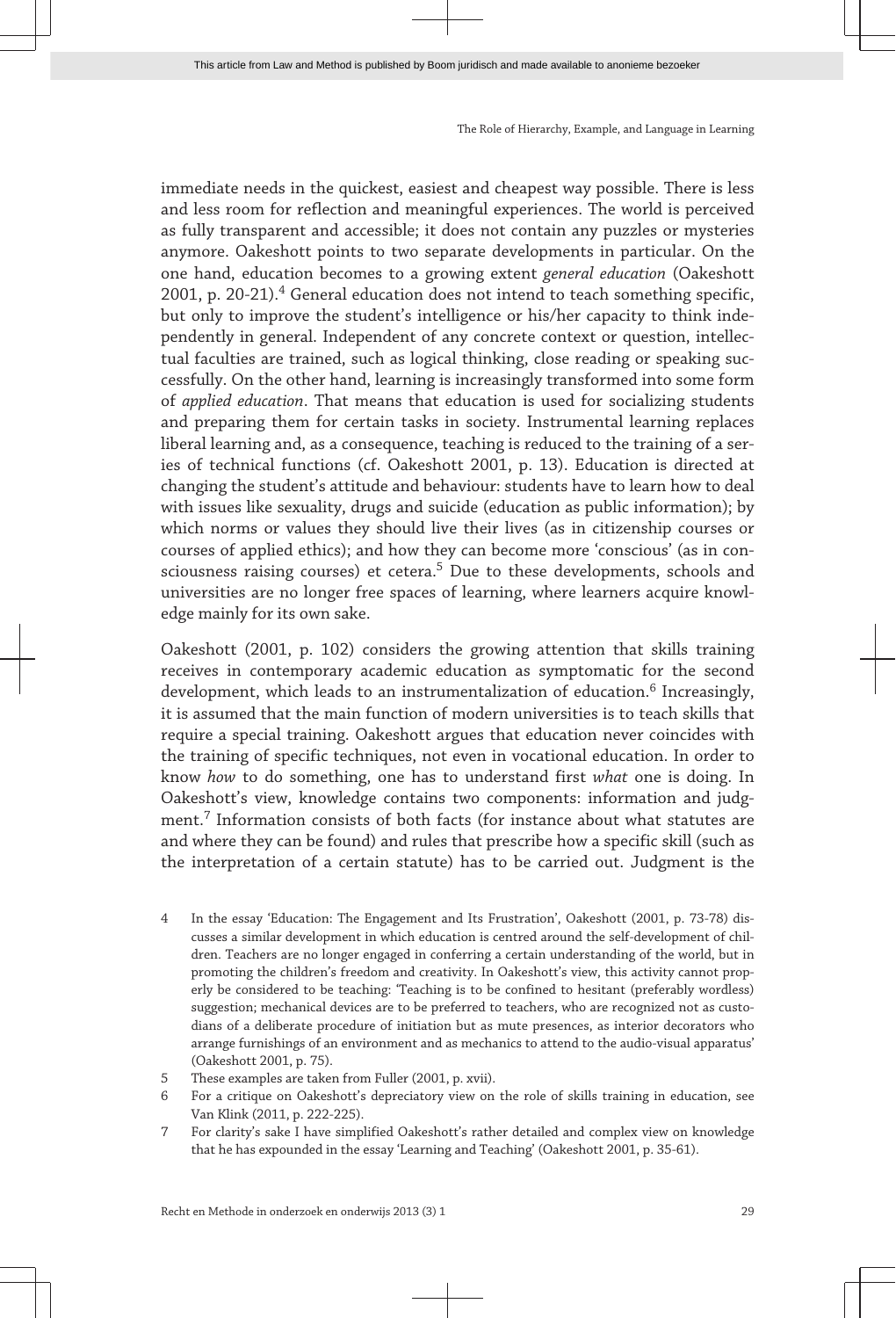knowledge that makes it possible to interpret information and to assess its rele‐ vance and, moreover, to determine which rule has to be applied in a given case and which actions are required by this rule. Without knowledge of this kind one would not be able to learn a skill: 'Before any concrete skill or ability can appear, information must be partnered by "judgment," "knowing *how*" must be added to the "knowing *what*" of information' (Oakeshott 2001, p. 49). A lawyer, for instance, needs to know more than the content of the legal norms; s/he must also know which norm s/he has to apply in a given case and how that norm has to be interpreted in the case at hand. This kind of knowledge cannot be expressed in rules or, in other words, be translated into information. It gives us guidance in situations where there are no specific rules or methods available or where we do not know which rule or method to apply. Generally speaking, when we learn a lan‐ guage – whether it is English or Spanish or the language of philosophy or the law's language – it does not suffice to learn the rules only. A competent speaker is someone who is able to express himself or herself in a way that is not prescribed explicitly by the rules. Judgment cannot be taught, because it cannot be made an independent object of study. The teacher transmits it implicitly when giving information: 'It is implanted unobtrusively in the manner in which information is conveyed, in a tone of voice, in the gesture which accompanies instruction, in aside and oblique utterances, and by example' (Oakeshott 2001, p. 60). Students develop their judgment by recognizing and appreciating the individual intelligence at work in the way in which the teacher thinks and speaks, in his or her personal style and mode of expression.

In the past, nobody gave lessons in the art of conversation, but it had to be learnt by listening to competent speakers engaged in conversation. According to Oake‐ shott (2001, p. 147), 'only a Sophist would have considered the art of conversation to be a separate *techne*'. Education is not about learning techniques in order to achieve a certain goal; to know oneself – following the old Greek adage *gnothi seauton* (γνῶθι σεαυτόν) – is an end in itself. Knowledge requires a long and inten‐ sive learning process in which one gradually gets acquainted with the art of conversation. There are no shortcuts for learning by way of simple techniques or 'easy methods' (Oakeshott 2001, p. 179). Only by 'submerging' oneself in the practice of scholarship one can become a full-fledged participant in this practice.

# **3 The battle ground of legal education**

# *3.1 Training for subservience*

A completely different picture of learning emerges, when one studies the writings of Duncan Kennedy on legal education. Kennedy (1986, p. 603) considers legal education to be 'a battle ground between conservative and more left approaches'. In his view, legal education – as it is practiced at US law schools by conservative and liberal teachers – consists of 'ideological training for willing service in the hierarchies of the corporate welfare state' (Kennedy 2004b, p. 15). At the core of this ideology is the conviction that law can be distinguished from policy. The legal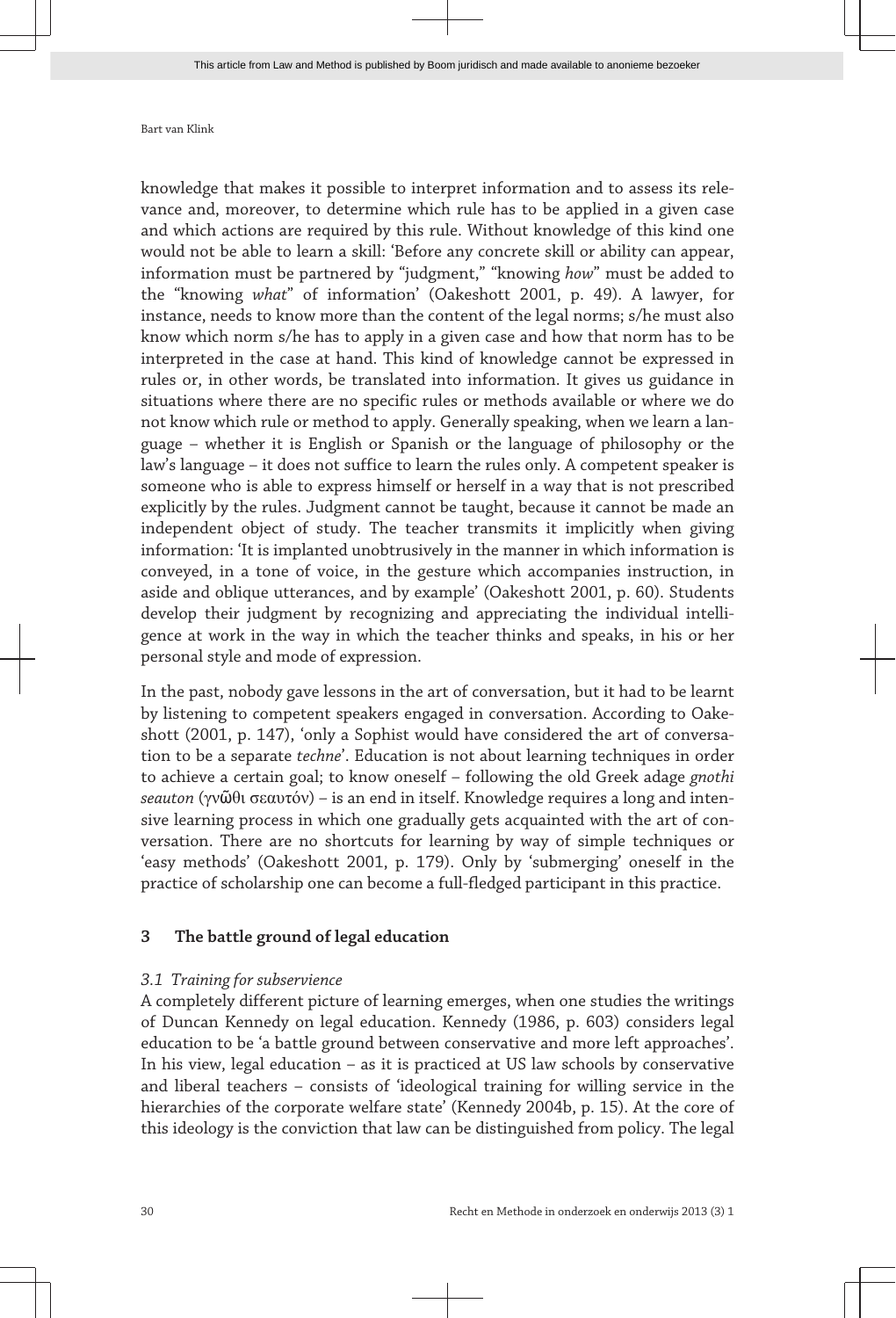system is presented as a neutral institution, separated or separable from politics and ethics. Cases that justify the basic rules and ideas prevailing in a certain field of law are treated as 'cursory exercises in legal logic' (Kennedy 2004b, p. 34). Stu‐ dents who question the outcome of a certain case, are accused of being 'naïve, nonlegal, irrelevant' because they mix up legal and policy considerations (Ken‐ nedy 2004b, p. 23). They simply fail to master the legal technique that is required to understand the law. Likewise, cases that are outdated or decided wrongly (the anomalous cases) are criticized as errors in legal reasoning. Thus, legal reasoning does not only serve to legitimize the law, but can also be used as an analytical, allegedly objective tool for criticizing the law. In the margin, the supposedly few 'cutting edge' cases that raise policy questions are discussed in a rather freewheeling fashion. Kennedy argues that legal education in the US has a threefold structure. In the first year, students learn the basic rules of contracts, torts, prop‐ erty, criminal law and civil procedure that constitute 'the ground-rules of late nineteenth century laissez-faire capitalism' (Kennedy 2004b, p. 35). Subse‐ quently, the courses offered in the second and third year expound 'the moderate reformist program of the New Deal' (Kennedy 2004b). Finally, there are the 'peripheral' courses, such as legal philosophy and legal history, which are presen‐ ted as 'not truly relevant to the "hard", objective, serious, rigorous, analytic core of law; they are a kind of playground or a finishing school for learning the social art of self-presentation as a lawyer' (Kennedy 2004b, p. 36).

For students, legal education is basically a pacifying and passivizing experience. Many of them came to law school with progressive ideals to make the world more just. In the course of the curriculum students are passivized in two respects: in the classroom they are, first, discouraged to discuss cases on a policy level and to question the ethical and political values involved; and, second, they are encouraged to accept the legitimacy of the existing legal system. Kennedy does not deny that students do learn some useful analytical and argumentative skills, but in general legal education only serves to produce 'ideological legitimation for the system of hierarchy' (Kennedy 1986, p. 605). In law schools, dominated by mainstream liberal and conservative teachers, 'a set of political attitudes towards the economy and society in general, toward law, and toward the possibilities of life in the profession' is imparted, together with 'a complicated set of institutional prac‐ tices that orient students to willing participation in the specialized hierarchical roles of lawyers' (Kennedy 2004b, p. 30). The system of hierarchy is reproduced in various ways. Kennedy argues that hierarchies within the law school (and also between law schools) function as a model for the hierarchies in the world outside academia, that is, in law firms, companies, courts and so on. According to him, law teachers act as role models for students by showing them how to speak, think, look, act and, in particular, how to treat people lower in rank, such as secre‐ taries and students. Just like Oakeshott (but, of course, for completely different purposes), Kennedy (Kennedy 2004b, p. 59) compares education to the learning of a language – a language which enables the young lawyer 'to convey that she knows what the rules of the game are and intends to play them'. Again like Oake‐ shott (and once more for different reasons), Kennedy stresses the importance of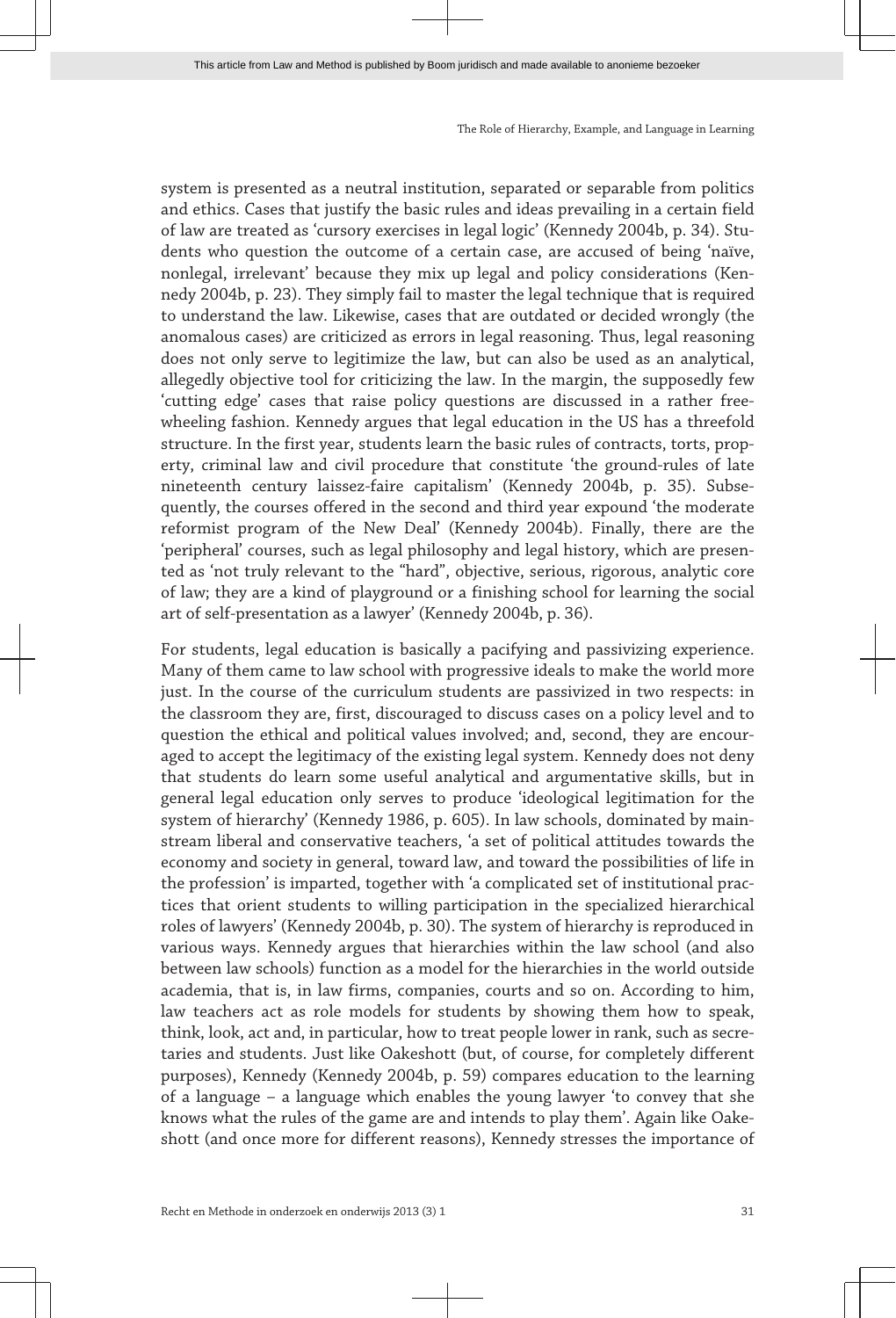style in teaching. In very little things – 'mannerisms, ways of speaking, gestures' – 'the white, middle-class cultural style' is transmitted, even by some black and female teachers:

Teachers are overwhelmingly white, male, and middle class, and most (by no means all) black and woman law teachers give the impression of thorough assimilation to that style, or of insecurity and unhappiness. (…) The teacher sets the tone – a white, male, middle-class tone. Students adapt. (Kennedy 2004b, p. 78)

What is needed, in Kennedy's view, is nothing less than the 'total dismantling of the system' (Kennedy 2004b, p. 121). American society should be transformed radically, which requires the 'building of a left bourgeois intelligentsia that might one day join with a mass movement' (Kennedy 2004b, p. 117). As part of this broader program of radical change and resistance, a 'law school struggle' has to be set up (Kennedy 2004b, p. 119). The law school should be reformed drastically and turned into 'a counterhegemonic enclave' (Kennedy 2004b, p. 137). For that purpose, Kennedy (1994, p. 86-88) proposes a threefold strategy.<sup>8</sup> First, the small group of radical students should be encouraged and supported by left-wing teach‐ ers to build 'a coalition of anybody who wants to shake up the status quo' (Ken‐ nedy 1994, p. 86) or a 'minoritarian alliance' (Kennedy 2004c, p. 215). Outside the classroom, a 'left study group' has to be established (Kennedy 2004b, p. 125). Kennedy (2004c, p. 215) has no illusion that by building study groups alone the system can be abolished, but his aim is to find 'some way to rebel in law school'. Second, liberal students – from whom the radicals should differentiate themselves sharply – must be persuaded to move to the left. By engaging them in an 'ideological conversation' (Kennedy 1994, p. 87), they have to learn that liberal views are not simply an expression of what moral people think or should think but, like every political position, ideological commitments. Moreover, they have to be confronted with 'the limits of moderation' (Kennedy 1994). The final objec‐ tive is to make conservative students, who have become more and more confident during the last years, less secure and self-righteous. In his own teaching, Kennedy has used different cases for different groups of opponents. In order to 'politicize the classroom' cases have to be selected that are controversial within the group at hand and that, therefore, will cause the group to split in two: liberal students have to study cases in which the court has ruled in an extremely liberal way, whereas conservative students are exposed to an extremely conservative court decision. In Kennedy's view, it is not the teacher's role to impose his/her political views on students, but to make them aware of the injustice of the current legal system and to show them how they as lawyers sustain the system and, more importantly, how they can subvert it.

<sup>8</sup> Similar and other proposals can be found in Kennedy (2004b, p. 114-122).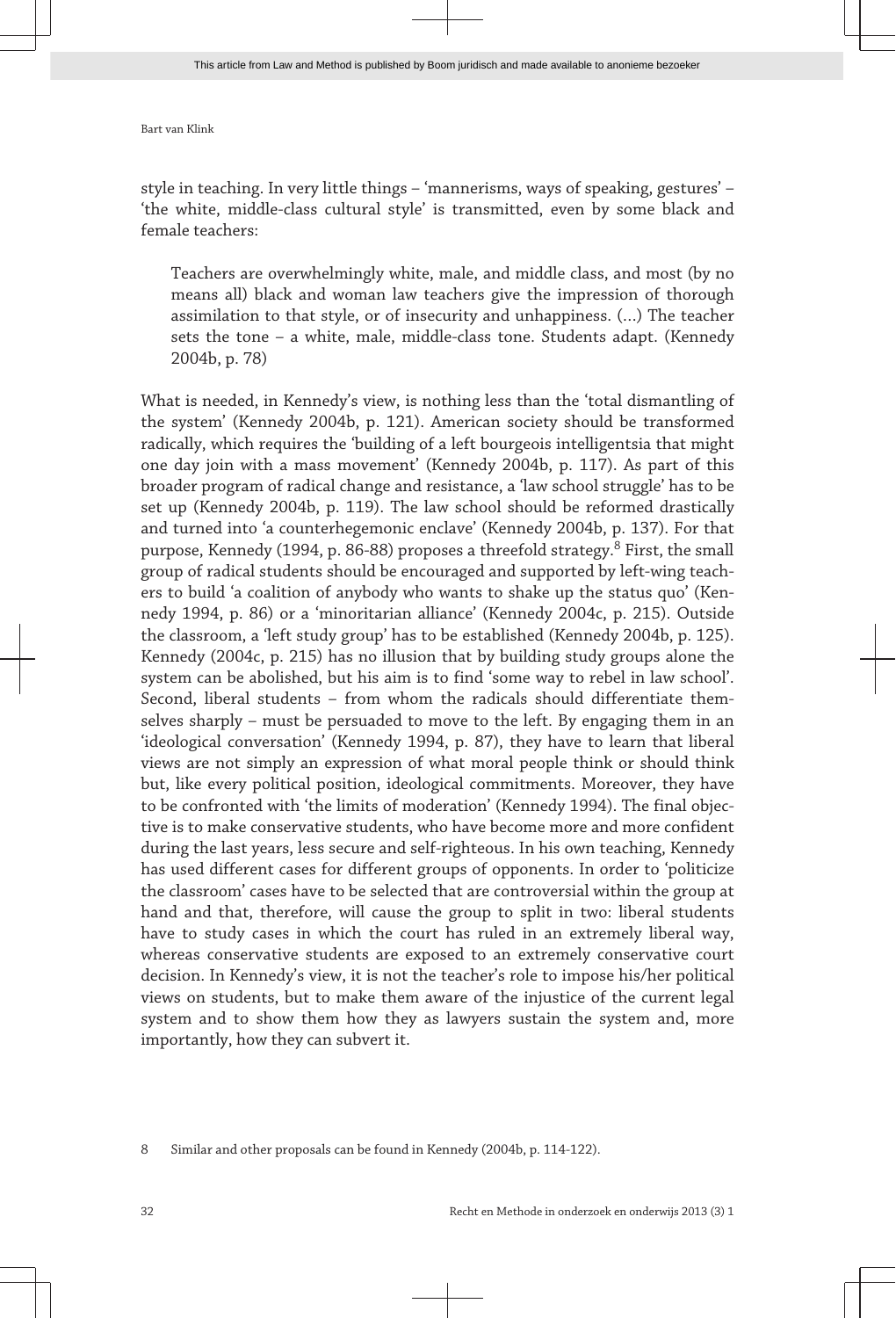# *3.2 Right-wing teaching*

From Kennedy's 'critical' perspective,<sup>9</sup> Oakeshott's notion of liberal learning will undoubtedly appear as highly uncritical and conservative. To conceive of science as the quest for knowledge for its own sake is to disguise the political nature of knowledge production and transfer and their effects on the hierarchical structure of society. Kennedy does not deny that science is about discovering the truth but that truth will inevitably be, at least in the study of law, a political truth that is determined by the subjective political views of the scholar: '(…) if you are serious about the proposition that law is political, then you have to accept that views of law will be different according to the political vision of the person who holds them. So your truth about law, whatever it is, will be a partial truth, rather than an absolute one; it will be a political truth' (Kennedy 1986, p. 608). Whereas Oakeshott's liberal learning is directed first and foremost at understanding the world, Kennedy would argue – following Marx – that the point is not merely to understand the world but to change it. The 'interim' the university offers, is not an escape from reality in order to reflect on it from some detached, apolitical and care-free position but, in Kennedy's view, it prepares the student for later political interventions in reality by giving him/her the opportunity to experiment with resistance:

'If you want a long-term life project that works against loss and injury and oppression, going to law school is a way to find out. (…) The drawback of this strategy is that it means treating three years of your life as a mere interim. Focusing forward to a job and inward to family and sideways to a nonacademic community, however defined, means passing up the chance to experiment with resistance to the system while you are still relatively autonomous within it. (Kennedy 2004a, p. 6-7)

Education in Oakeshott's conception threatens to become a very pacifying and passivizing experience which, according to Kennedy, defines mainstream educa‐ tion in law schools in general. Liberal learning does not aim at engaging students in political debates or 'ideological conversations', but at initiating them in the art of conversation characteristic for a certain discipline. The teacher acts as a role model by demonstrating students how they have to speak and think within that discipline. By merely listening and getting acquainted with the teacher's mode of expression, students are expected to develop their faculty of judgment. They have to master the language first, before they are allowed to speak for themselves. Kennedy would surely dismiss this kind of role modelling as 'teaching by example' by which hierarchical relations outside the academic world are reproduced: the teacher/student relationship functions as 'the model for relations between junior associates and senior partners, and also for the relationship between lawyers and

<sup>9</sup> I have used inverted commas in order to indicate that it concerns a very specific, political understanding of criticism (informed by Neo-Marxist, postmodern political theory), which by no means excludes other ways of being critical, as I will argue in the next sections.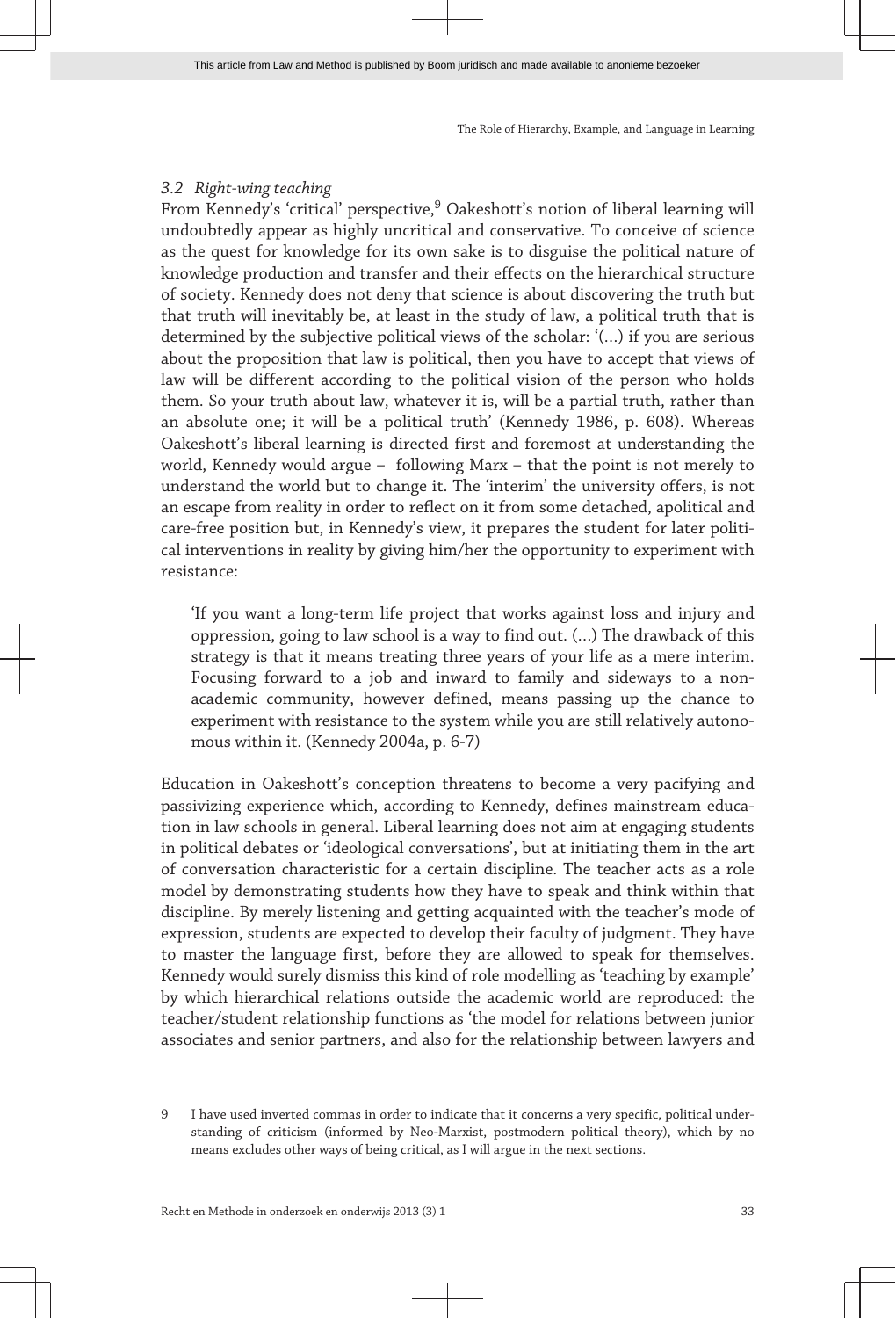judges' (Kennedy 2004a, p. 77). The teacher does set the tone but, in most cases, it will be 'a white, male, middle-class tone' (Kennedy 2004b, p. 78).

More importantly, it may be argued that liberal learning – however 'liberated from the distracting business of satisfying contingent wants' (Oakeshott 2001, p. 15) – in fact serves to promote a conservative political view which encourages students to accept the world as it is. Or, in any case, students are certainly not encouraged to use the knowledge and skills that they have acquired at the univer‐ sity to subvert power relations in society. In Oakeshott's view, understanding is an end in itself and students learn nothing about the way in which this under‐ standing can be put to some extrinsic use. Although Oakeshott does not promote a conservative educational program actively (nor does he present himself explic‐ itly as a conservative<sup>10</sup>), his view on education might be qualified, in terms of Kennedy (1986, p. 608), as 'right-wing teaching' for three reasons: (1) he consid‐ ers learning to be primarily a non-instrumental activity separated from other social practices; (2) he ignores completely the political nature of knowledge; and (3) the teaching model he offers is utterly hierarchical and unidirectional.

Oakeshott's latent conservative agenda can be made more manifest by taking into account his political philosophy (see, for instance, Oakeshott 1975 and 1991). From a 'critical' stance, it will be apparent that Oakeshott – under the disguise of his seemingly neutral positivist understanding of law<sup>11</sup> – actually advocates a limited government that aims at keeping public interventions in private activities of citizens to a minimum. Moreover, in terms of empowerment, Oakeshott's political philosophy does not have very much to offer. On the contrary, instead of activating citizens, his skepticism towards the possibilities of human intervention will probably have a paralyzing effect on people. In a famous analogy, Oakeshott (1991a, p. 60) compares politics to sailing:

'In political activity (…) men sail a boundless and bottomless sea; there is nei‐ ther harbour for shelter nor floor for anchorage, neither starting-place nor appointed destination. The enterprise is to keep afloat on an even keel; the sea is both friend and enemy; and the seamanship consists in using the resources of a traditional manner of behaviour in order to make a friend of every hostile occasion.'

Because we do not know where we came from and where we are going to, the best thing to  $do - in$  Oakeshott's view – is 'to keep on keeping on' in the way we are used to. This is the deathblow to every kind of radical left-wing politics which aims at liberating people from oppressive traditions. The current economic struc‐ tures have caused severe and possibly irreparable damage to the environment and

<sup>10</sup> Generally, Oakeshott is considered to be a conservative philosopher, although he seems to move to a more libertarian position in his later work (see Franco 1990, p 7-12). For Oakeshott's view on the conservative disposition in politics, see in particular Oakeshott (1991b).

<sup>11</sup> For a comparison between Oakeshott's and Kelsen's conception of law and the Rule of Law, see Van Klink & Lembcke (forthcoming).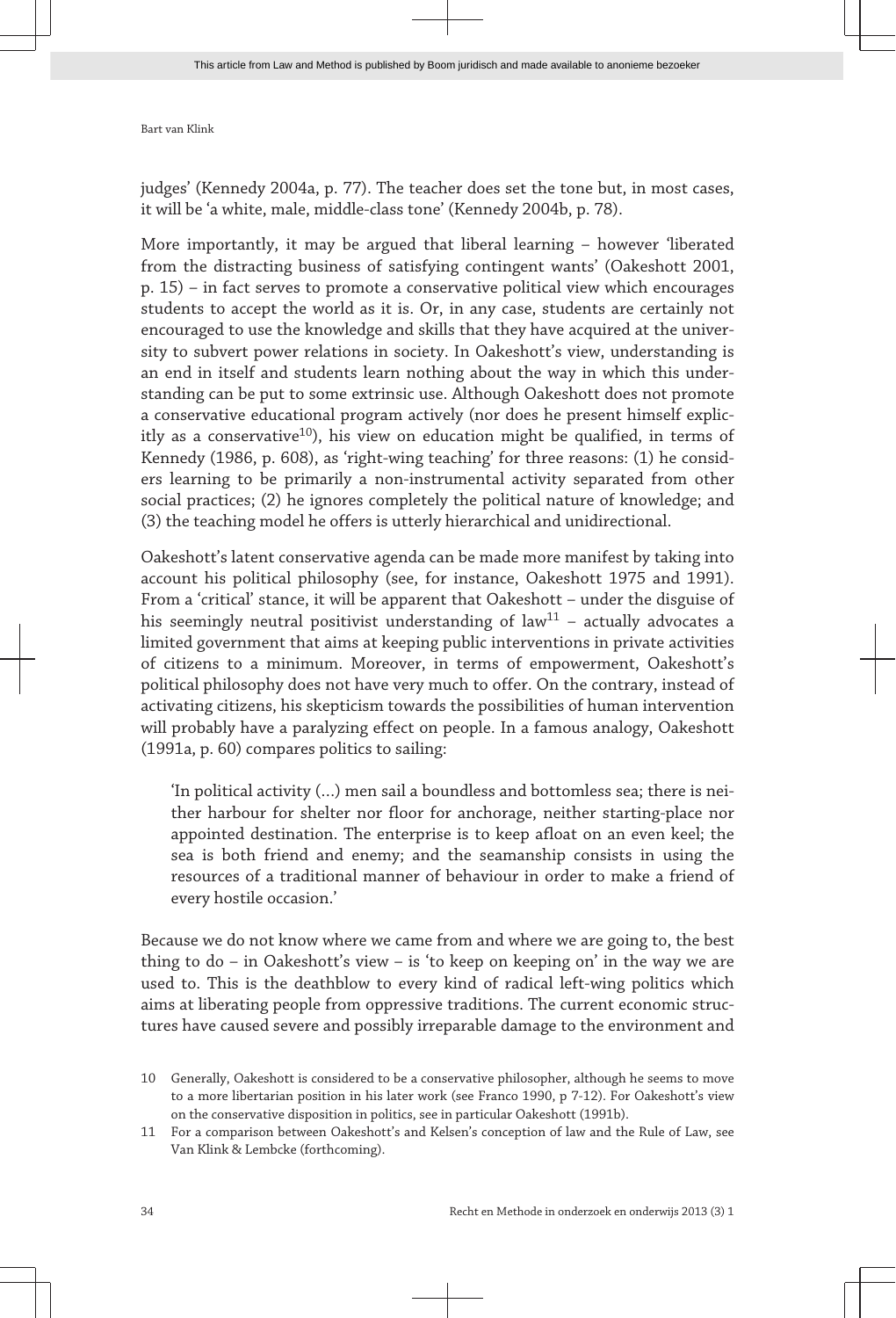have led to great inequality and injustice in the relations between people. Therefore, as Kennedy would argue, 'the system' has to be abolished completely. The status quo must be shaken up, to begin with by politicizing the classroom.

# **4 A critique of 'critical' legal education**

In an imaginary encounter with Kennedy's view on 'critical' education, I have construed a fundamental critique of Oakeshott's notion of liberal learning. Following Kennedy, Oakeshott can be accused of passivizing students and preparing them for 'willing service in the hierarchies of the corporate welfare state'. How should this critique be addressed? In an attempt to respond to the several points of criticism raised in the previous section, I will focus in particular on the different roles that both authors assign to hierarchy, example (both in the sense of role model‐ ling as in the sense of exemplifying) and language in teaching. In addition, I will discuss their divergent views on the relationship between theory (or science) and practice (or political activity) which lies at the root of their conflicting conceptions of education. By confronting a 'liberal' and a 'critical' notion of learning, I intend to indicate which of the 'critical' criticisms, in my view, are justified and can be used to develop a more critical (or more explicitly critical) version of liberal learning, which I will present in the final section.

To begin with, in Kennedy's writings the concept of hierarchy is used mostly in a negative sense.<sup>12</sup> As a self-acclaimed 'extreme leftist' (Kennedy 1994, p. 83) with anarchist and Marxist sympathies, Kennedy considers hierarchy to be a bad thing, generally speaking, because it produces and reproduces unjustified inequalities and relations of exploitation between people. In his view, legal education paves the way for hierarchies in legal practice: 'Legal education at present is a not insig‐ nificant producer of ideological legitimation for the system of hierarchy' (Ken‐ nedy 1986, p. 605). US law schools are able to function as a 'reproducer of hierar‐ chy' (Kennedy 1986, p. 605) through the use of various techniques, among which the grading system and the ranking system. In the current grading system grades are distributed to students at the end of every course on the basis of disputable criteria. Thereby, legal education creates and sustains arbitrary, unjustifiable dif‐ ferences among students. The ranking system operates in a similar way, but then in the relationship between law schools.<sup>13</sup> Kennedy does not seem to reject assessment as such, but he considers the grading system as employed in law schools nowadays to be inappropriate for three reasons in particular. First, the system is not connected to what students deem to be a fair grading. Students experience the grading in general to be 'almost totally arbitrary', because it is

<sup>12</sup> Kennedy (2004b, p. 97) does acknowledge that some hierarchies are 'OK' (for instance, in a parent-child relationship), but pays no attention whatsoever to the question how 'the right sort of hierarchy' might be reproduced (I have borrowed this felicitous phrase from Carrington 2004). Predominantly, he conceives of hierarchy as a constraint from which one has to be liberated (see, e.g., Kennedy 2004b, p. 112-113).

<sup>13</sup> Since Kennedy only refers to it occasionally, I will not elaborate on it here.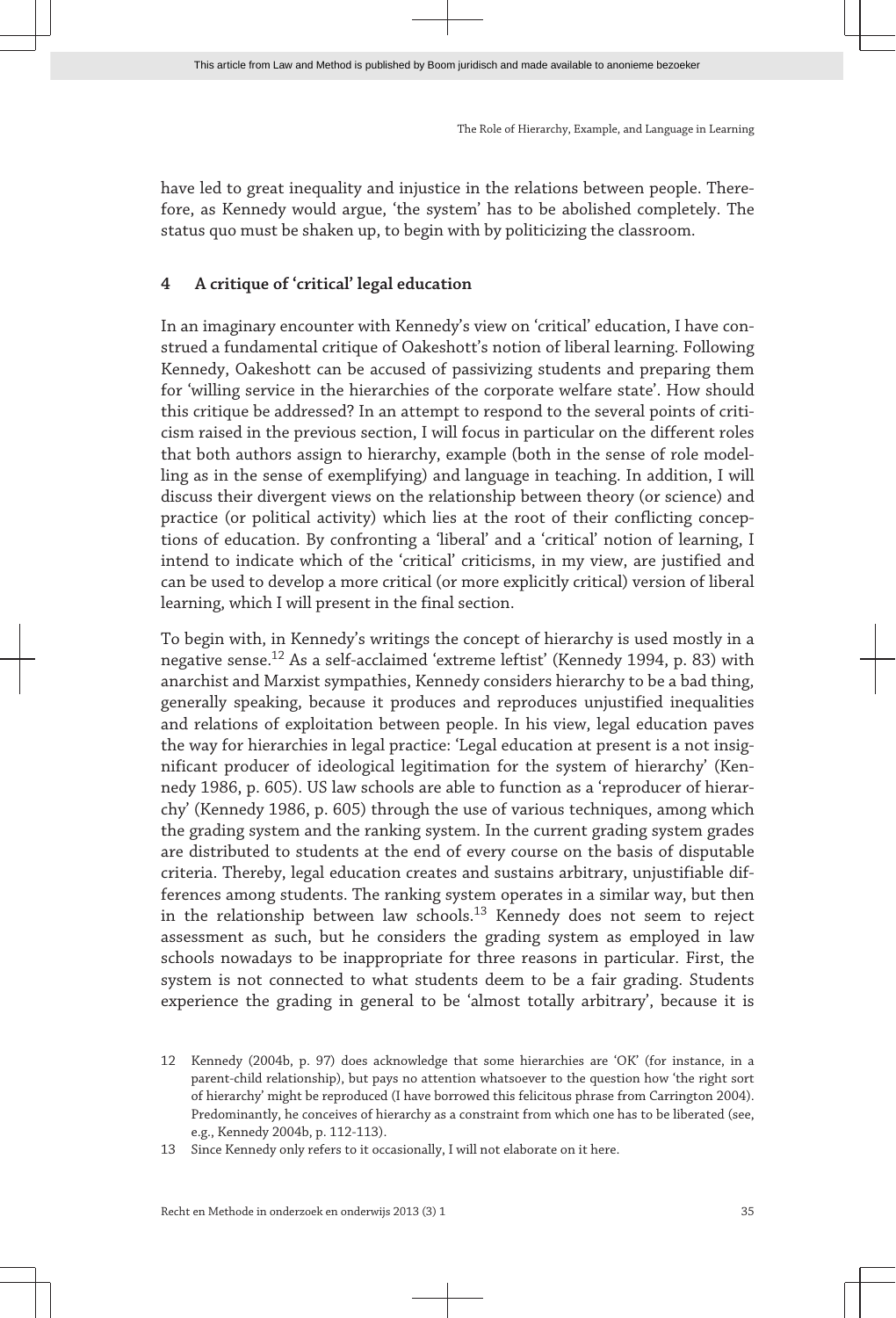'unrelated to how much you worked, how much you liked the subject, how much you understood going into the exam, and what you thought about the class and the teacher' (Kennedy 2004b, p. 43). Second, by grading them periodically, a rank ordering among students is established and fixed as a 'natural order' that stu‐ dents simply have to accept. Hierarchy is presented as something that is inevitable and just, whereas Kennedy considers it to be false and unnecessary: it is false because the differences that are created by the grading could be diminished if students would receive more feedback while the course is still running; and it is unnecessary since differentiation is not needed for the proper functioning of legal practice: 'Most of the process of differentiating students into bad, better and good could simply be dispended with without the slightest detriment to the quality of legal services.' (Kennedy 2004b, p. 43) Following Kennedy's general critique on legal education, it can finally be argued that exams are based on the ideologically suspect distinction between law and policy. The assignments presuppose that one right 'legal' answer or 'the "correct solution"' can be found in every case (Kennedy 2004b, p. 42), irrespectively of subjective ethical and political preferen‐ ces, which is an illusion.

Without denying that hierarchical relations can be unjustified and oppressive, I believe that hierarchy is something we cannot do without, either in education or in society at large. In different stages of their academic career, students are confronted with grading. At the beginning, they are granted access to the university if they meet the requirements of prior education. Not everyone is allowed to enter: one has to prove first that one is capable of learning on a basic academic level, before one is admitted to the 'community of learners'.<sup>14</sup> Some sort of preselection is required in order to preserve the university as a place of learning in Oakeshott's sense. Without this initial distinction between people who are susceptible to learning and those who are not or less so, the university could not exist. Of course, this distinction is hierarchical because it favours students over other people by giving them the opportunity to learn (and thereby presumably to acquire a more interesting and better paid job afterwards). However, this initial distinction is justifiable because it serves to protect the central institutional value of the university, which concerns the accumulation and transmission of knowl‐ edge. After their admission, students will receive a grade for every course they have participated in after having taken an exam or written a paper. The student's achievements will be assessed according to professional standards generally accepted in law school. Obviously, these standards may be debatable (as much as their application to concrete cases), for instance when they are based on an untenable distinction between legal and policy considerations. If so, the stan‐

14 This concept plays a central role in the learning conception of VU University Amsterdam, to which I am affiliated. In a policy document, entitled *Handboek Onderwijskwaliteit* (*Manual Educa‐ tional Quality*, 2011; available only in Dutch at <www.vu.nl>), it is explained as follows: 'The edu‐ cational view of VU University Amsterdam can be summarized in one sentence: the university is a *community of learners* that pays attention to the ambition and talent of the individual student' (p. 9, my translation). I use this concept in the more general Oakeshottian sense of a community of people who participate in the activity of learning.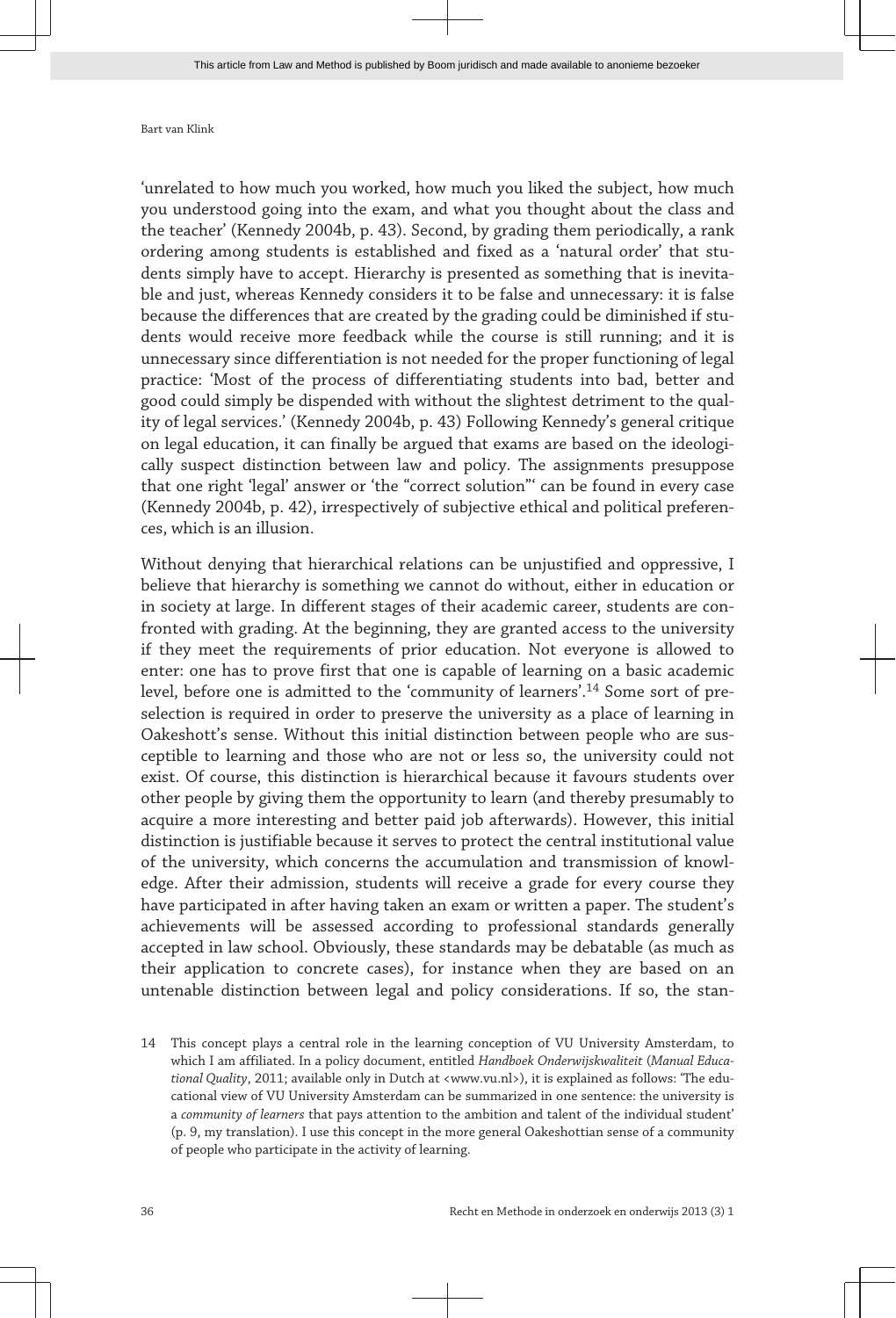dards have to be debated within the community of teachers that is responsible for the determination and application of standards for assessing the student's achievement. The standards only concern his/her achievement in terms of learning and, therefore, only address the question whether the student has learned sufficiently – that is, whether s/he has acquired the knowledge and skills required for the course – or not. For the assessment it is completely irrelevant how much effort the student has put in his/her work, whether s/he liked the subject, the class or the teacher, and how well prepared s/he was for the exam – it is solely the achievement itself as a learning achievement that matters. If students are not satisfied with their grading they have, of course, the right to ask for clarification or to complain. In the end, however, it is the teacher who determines the assessment. Assuming that it is based on adequate (accepted and acceptable) standards and an adequate application of these standards, the assessment will tell students to what extent they have met the standards required for the course and in which respects they could or should improve. Ideally, the final exam is not the only occasion when the students receive feedback on their learning progress, which should also be given at different moments during the course.<sup>15</sup> The hierarchy that grading creates among students is not fixed: a bad grade will stimulate students to perform better next time. After students have graduated, their grades will play an important (though not necessarily decisive) role in finding a job. Employers will take grades as one indication among others – for instance, social skills and pre‐ sentation – for assessing whether applicants are suited for the job. However, grading is primarily an instrument to assess the student's learning achievement with respect to the standards required for the course at hand. It is not a tool for selecting people, although it is often used as such. Therefore it is not relevant, as Kennedy puts forward, that the differentiation that grading creates between bad, better and good students is not useful for legal practice. If carried out properly, assessments culminating in grades are useful for students because they learn how to improve their learning.

Subsequently, Kennedy is highly critical about 'teaching by example' which, in his view, also serves – next to grading and ranking – to produce and reproduce hierar‐ chy in legal education. In their interactions with students and secretaries, law teachers offer models of behaviour that are transferred to relations in law firms, for instance between senior partners and junior associates. There are several ways to respond to this criticism. First, it can be asked what exactly these 'models of behaviour' consist of. I presume that Kennedy refers to the formal and authoritarian manner in which law professors approached people lower in rank at least in the past. It is my impression, based on my limited experience of law schools in Europe, that relationships in universities are becoming more and more informal and less (or less overtly) authoritarian. So it seems to me that if there is one model of behaviour that nowadays informs hierarchical relations in universities

<sup>15</sup> According to Ramsden (2003, p. 96), appropriate assessment and feedback is one of the six key principles of effective teaching in higher education.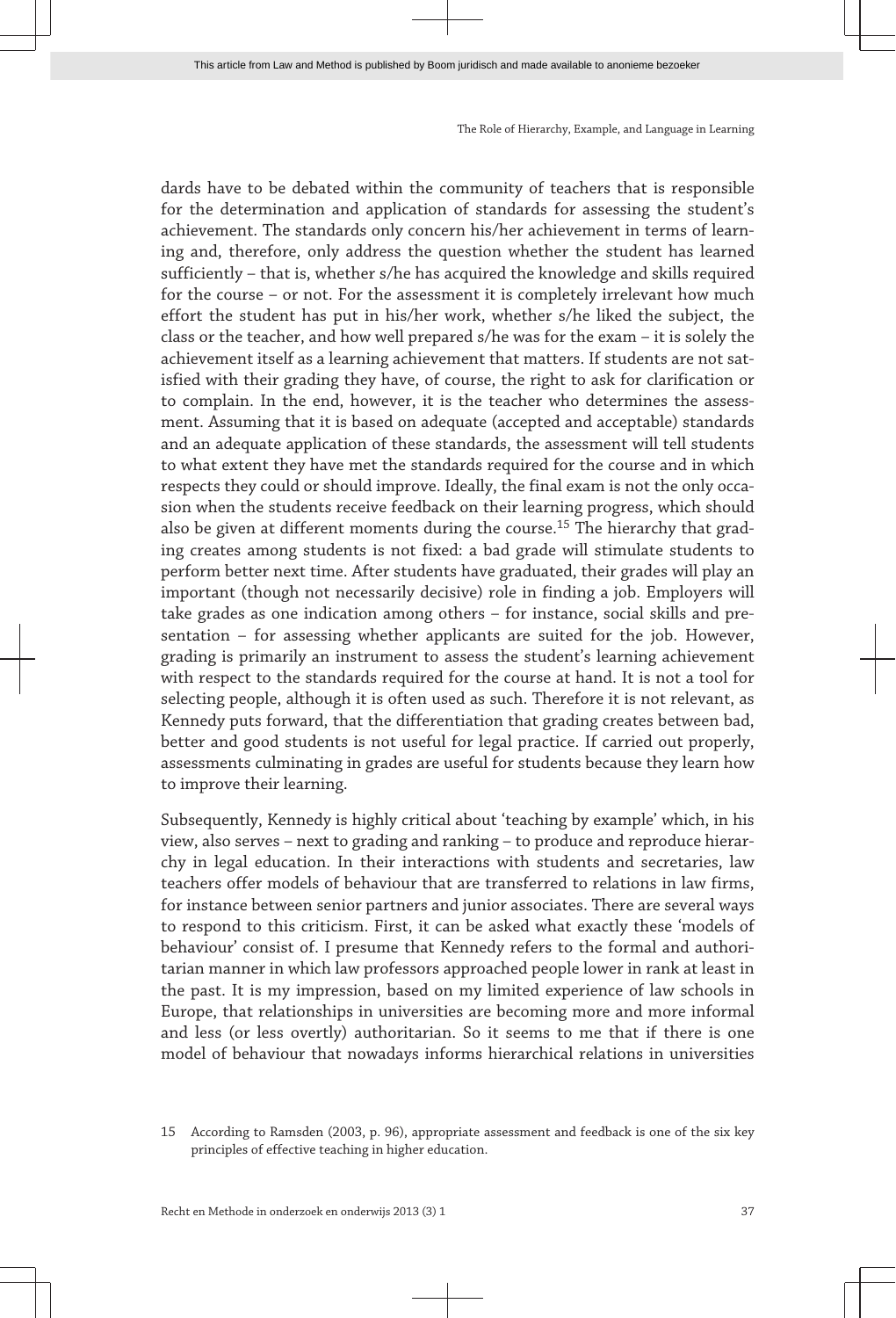and elsewhere it is predominantly the communicative and responsive model.<sup>16</sup> Second, if we assume that some (overtly or disguised) authoritarian models of behaviour still prevail in law schools, it may be questioned whether students will adopt them uncritically. Kennedy (2004b, p. 62) posits an 'analogy effect' between legal education and legal practice: the models of behaviour that law teachers offer will make the relationships on the shop floor seem natural – like '"the way things are"' (p. 63). He even claims that through role-modelling 'legal education contributes causally to hierarchies of the bar' (2004b, p. 74). Students learn from teachers 'how they are supposed to think, feel and act' (2004b, p. 74). In my view, this overestimates the influence teachers can exert on students and underestimates the ability and critical agency of students to act and think for themselves.<sup>17</sup> In our age of modernity people seem in general to be less inclined to accept traditional authority and hierarchy.<sup>18</sup> Third, I would claim that *some kind* of hierarchy and authority is a necessary condition for learning. As I have argued above, the hierarchy created by the grading system encourages students to perform better, both in comparison to their earlier achievements and to the achievements of other students. Moreover, the only way to learn something from someone else is to accept his/her authority on certain topics. That is, students have to recognize the teacher as an expert who possesses knowledge and skills in a specific area that they do not have themselves (or to a lesser extent). By accept‐ ing his/her authority, students become receptive to the lessons the teacher wants to convey. Kennedy does not deny that he, as a teacher, represents some sort of authority *vis-à-vis* his students. But, as he stresses, that does not by necessity mean that he indoctrinates them:<sup>19</sup>

'I think I can politicize my classroom without being guilty of indoctrination in the sense of transmitting my set of prescriptions for good law on the basis of my authority as a teacher. The idea is to politicize the classroom around *the students*' political views. (…) I'm imposing on them that it's very hard to escape the politics of law. (…) As long as I do not indoctrinate or preach about what the rules should be, I don't think I can really avoid a professional obligation to teach them that law is politics, because that's what I think it is.' (Kennedy 1994, p. 84-85)

Kennedy blames law teachers for indoctrinating students with a certain way of thinking and speaking. But, as Oakeshott argues, learning by necessity involves

16 For a critical analysis of this development, see Van Klink (2012).

- 18 Weber (1994, p. 311-312) offers a classical analysis of this development.
- 19 In an earlier article, Kennedy does admit that he uses indoctrination in liberal thought as a coun‐ ter strategy against conservative students. However, he considers it to be justifiable: 'There is a sense in which this is a form of indoctrination. That doesn't bother me; it's indoctrination in a mode of liberal argument within law, and let's face it, it's as useful – professionally useful – to conservative students as to anyone else. There are a lot of liberal judges out there' (Kennedy 1986, p. 615).

<sup>17</sup> So I don't agree with Kennedy's claim that 'most students believe what they are told' (Kennedy 2004b, p. 16). Shain (2000, p. 8-9) makes a similar point.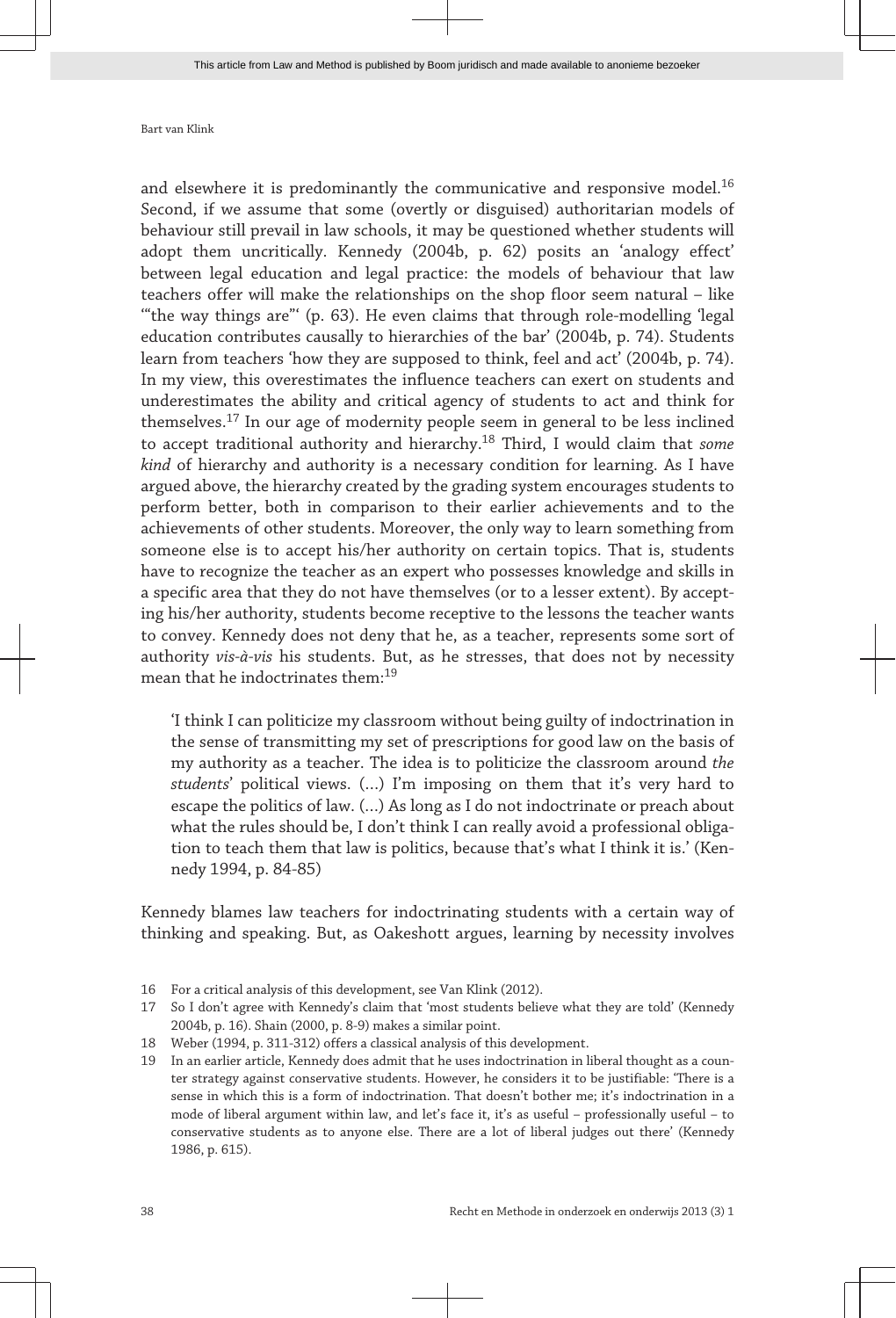the transfer of a vocabulary and a mode of thinking specific to a certain discipline. Only by learning this language, the student will be able to master the discipline. Obviously, Kennedy is afraid that students, while learning a language, are drilled in an ideologically suspect, liberal or conservative mode of legal thinking which conceives of legal reasoning as a neutral, value-free activity.<sup>20</sup> In every learning process, however, values are transmitted. As Oakeshott argues, education is a transaction between generations which aims at introducing newcomers to an 'intellectual, imaginative, moral and emotional inheritance' (Oakeshott 2001, p. 69). In legal education, a central part of this inheritance consists of the bulk of legal norms that can be found in, for instance, treaties, statutes and court's decisions and that are described and discussed by legal scholars. Law students have to be made acquainted with the legal doctrine, not in order to be indoctrinated but to learn what the law is according to some authoritative understanding of it. Kennedy is surely right that every interpretation of the law involves values – not only legal but moral and political values as well. Law teachers should not disguise the values at stake, but make them explicit. As I will argue in more detail below, that does not mean that teachers should deliberately promote a conservative, liberal, radical left or any other political position. The classroom is no place for political activism. Students have to learn how the law is commonly understood and evalu‐ ated within the community of law teachers and be granted the freedom to develop their own opinion on the law's meaning and value. For that purpose, it is important that cases are selected, not in order to start a political discussion as Kennedy proposes, but to demonstrate what (according to some authoritative understanding) the main lines of development in law are in a certain area, at a certain moment in time. In other words, the examples chosen have to fit the doc‐ trine, not some political program.

I agree, however, with Kennedy that legal education still is, generally speaking, a passivizing experience. In particular in the first years, due the large number of law students, many lectures are offered to large groups. While the teacher is speaking, the students have to sit and listen and, if they are lucky, they may raise a question every now and then. Oakeshott's conception of liberal learning does not offer many clues for activating students. In his view, education is mainly a one-way communication: the teacher transmits information to students and helps to develop their faculty of judgment, both by giving a good example (in the sense of role modelling) and by giving good examples (in the sense of exemplifying). As explained above, he conceives of knowledge as a synthesis of information and judgment. Both elements cannot be acquired separately, on different moments or in different classes. They are learnt at the same time, though in different ways. According to Oakeshott, the transmission of information takes place through instructing, whereas the faculty of judgment is developed by imparting, that is teaching by example.<sup>21</sup> E.g., the skill of law application cannot be trained

<sup>20</sup> Kennedy (2004b, p. 99) speaks disapprovingly of 'the conceptual, scientific, social theoretical, aesthetic-modernist language of the world bourgeoisie'.

<sup>21</sup> The distinction between 'instructing' en 'imparting' is explained in Oakeshott (2001, p. 54). Oakeshott (2001, p. 60-61) discusses 'teaching by example'.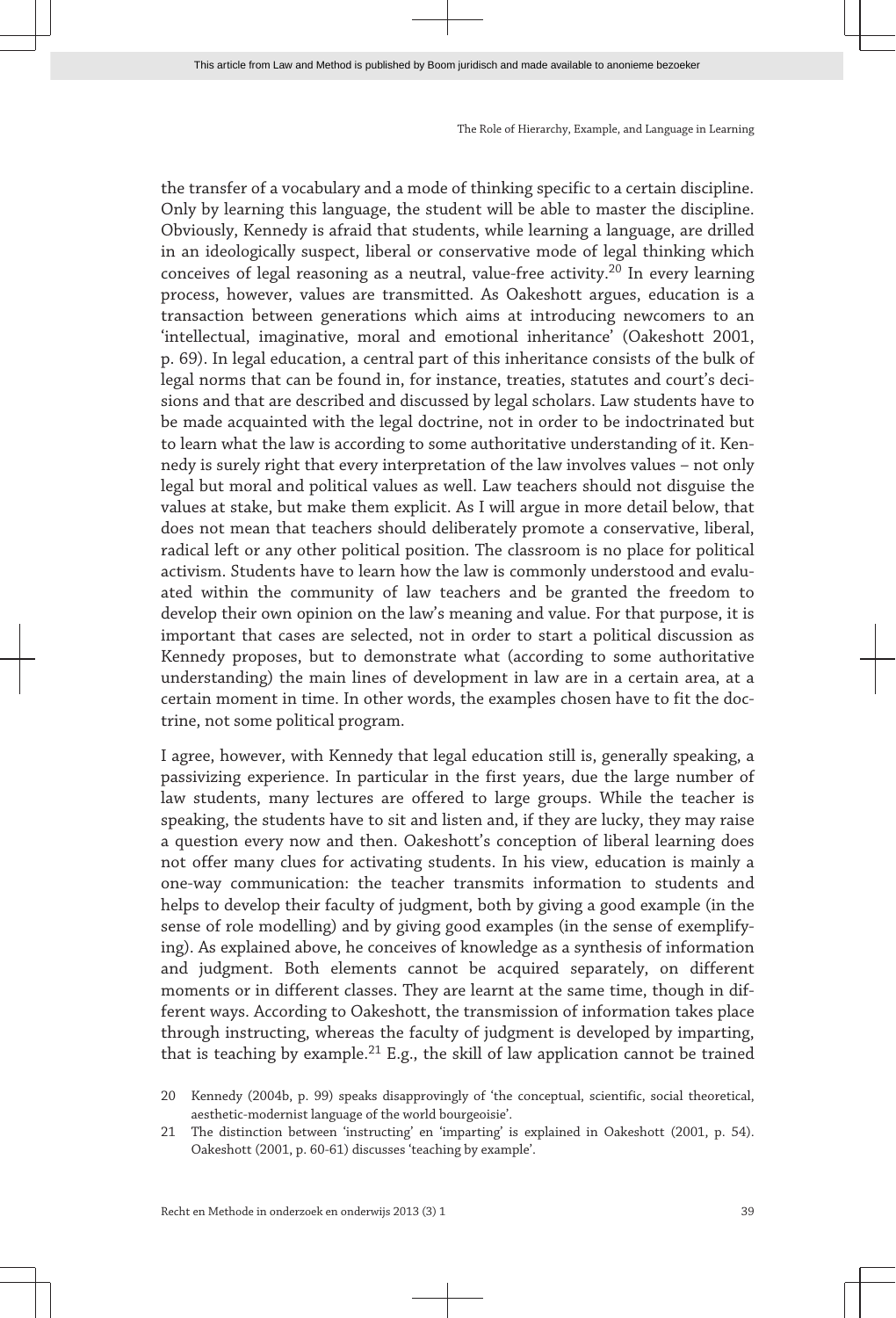as a separate technique, but only in connection to the development of judgment, so that law students learn that jurisprudence requires both factual knowledge about the content of the law (*ius*) and practical wisdom (*prudentia*).<sup>22</sup> So, in Oakeshott's view, students are initiated in the art of conversation basically by listening passively to the lectures of proficient teachers. There seems to be no room what‐ soever for student's participation in the course. This is in line with Aristotle's recommendation that, in order to acquire prudence, one has to 'pay attention to the undemonstrated assertions and opinions of experienced and older people, or of the prudent, no less than to demonstrations, for they have an experienced eye, they see correctly' (Aristotle 2011, p. 130). I do not deny the importance of learning from more experienced and prudent people in education. On the contrary, for that reason I have argued earlier that authority and hierarchy cannot be dispen‐ ded with in education and criticized Kennedy for neglecting this crucial aspect of learning. However, if learning is aimed ultimately at creating one's own voice or mode of expression, then it is important that students also participate actively in the course, for instance in group discussions and presentations. In order to master the language of a given discipline, students should regularly be given the opportunity to speak themselves. By receiving critical and constructive feedback from fellow students and the teacher, they will gradually become competent speakers.

The conflicting views that Oakeshott and Kennedy have on the role of hierarchy, example and language in learning can to a large extent be traced back to their fun‐ damentally different opinions on the nature and the use of knowledge. According to Oakeshott, as we have seen, understanding the world and the human condition is primarily a goal in itself. He would, of course, not deny that academic research and education can and will have all kinds of (social, political, psychological and other) effects in the world outside the university, but these are – in this line of thinking – by-products in the essentially non-instrumental quest for knowledge. Kennedy, on the contrary, considers knowledge to be a practical and political tool which is either used to sustain the status quo (by mainstream law teachers) or to subvert it (by radical left-wing teachers like Kennedy). In his view, denying the political nature of knowledge production and transfer is part and parcel of a political (liberal or conservative) strategy to reproduce the existing power relations. This is a very fundamental issue that cannot be solved easily in an exchange of arguments. It is deeply rooted in one's personal opinion about what the univer‐ sity is for and how knowledge should be made useful for society. Therefore, I can give my own reasons for defending a liberal notion of learning, but I have no illu‐ sion that I will ever succeed in convincing anyone who conceives of truth as political truth and knowledge as a political instrument. Vice versa, those who adhere to a liberal notion, like myself, will consider Kennedy's conception of 'critical' legal education to be symptomatic for the contemporary instrumentalization of learn-

<sup>22</sup> Aristotle (2011, p. 120-121) calls this kind of knowledge *phronèsis* (φρόνησις, that is prudence or the capacity for making sense of practical situations). According to him, it is not a skill but an excellence in the sphere of opinions.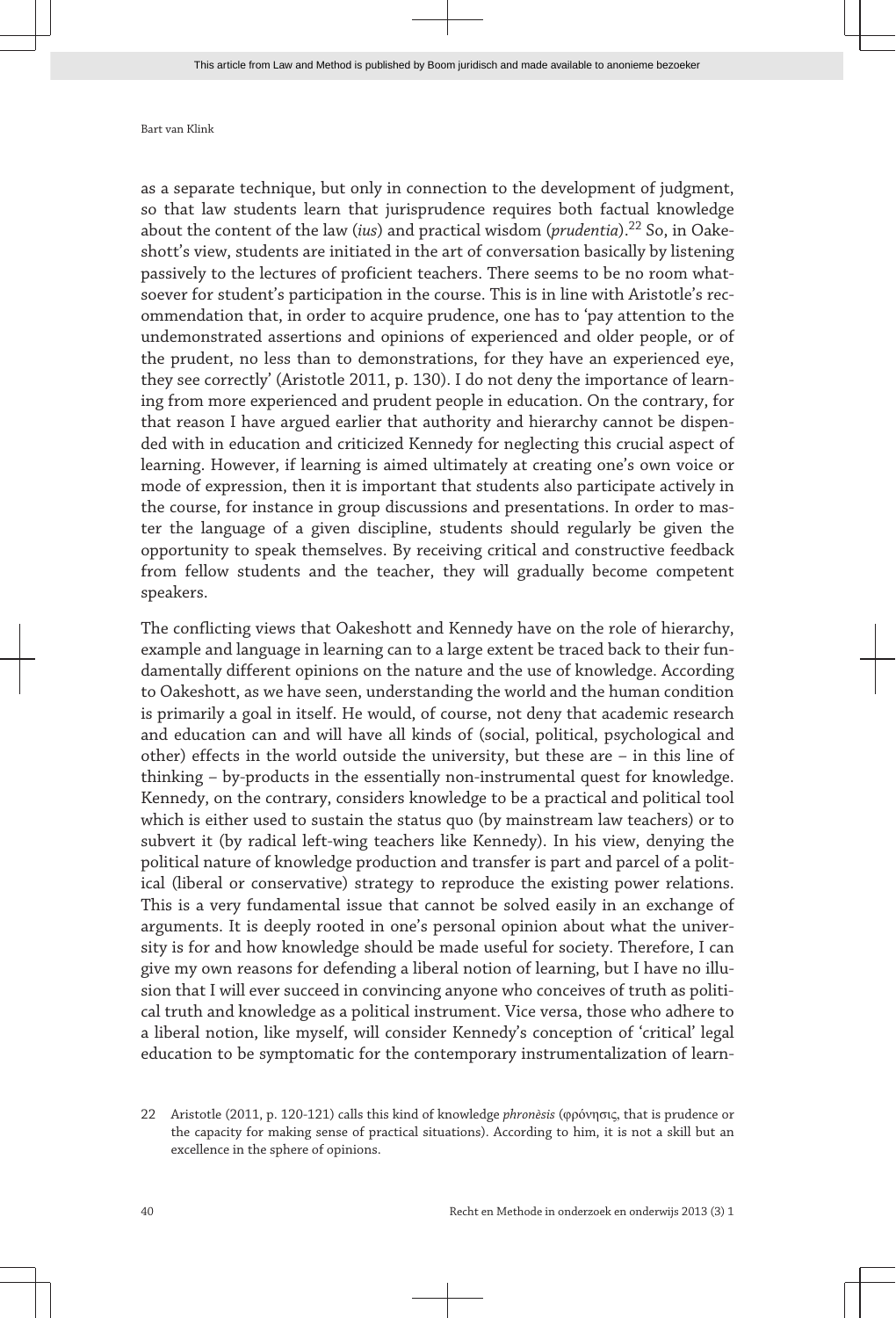ing. As Oakeshott argued (see section 2), learning is increasingly transformed into some form of applied education which aims at socializing students and pre‐ paring them for certain tasks in society. In Kennedy's view, the interim that the university offers should be used to raise awareness about the political nature of law and to encourage students to rebel in and outside the university. For Oake‐ shott, on the other hand, it is a temporary suspension from our daily worries which gives us time to think. What troubles me in Kennedy's notion of 'critical' legal education is that he reduces knowledge – and, in particular, knowledge of the law – to politics. In his conception, education is politics with other means. By politicizing the classroom, Kennedy turns the university into a preparatory school for subversive activities. There is nothing wrong with political activism as such (as long as it remains within the limits set by the law), but the university is not the right place to promote it. As Max Weber (1989, p. 19) has put it, 'politics has no place in the lecture-room'. Kennedy has no regard for the special character of the university as a place of learning. The university constitutes a relatively auton‐ omous sphere in society where knowledge is produced and transmitted without a *direct* concern for its practical use. Of course, the various ways in which knowl‐ edge affects society – for the good as well as for the bad – should be studied, not so much in order to intervene in society immediately but primarily for the sake of understanding. Therefore, I do consider it valuable to study law from a political point of view, but it should not be the only perspective from which the law is studied.<sup>23</sup> In legal education (in contrast to, for instance, political education) the main focus has to be a legal one: what the law is and ought to be according to the community of law teachers.

What is entirely lacking in Kennedy's conception of 'critical' legal education, is a feeling for the fragility of knowledge, its uncertainty and open-endedness. Scientific knowledge does not offer blue-prints for amending society and, if so, one has every reason to distrust it deeply. If carried out in a proper way, academic educa‐ tion prepares students not to embrace any kind of political ideology (either of a conservative or a progressive strand), but instead to question it and to debunk it. It is not the teacher's task to impose his/her worldview on students. A teacher should resist the temptation of becoming a preacher for a specific political or social cause, however noble or desirable. As Weber (1989, p. 20) argues, 'the true teacher will guard against imposing any attitude on the student from the lectern whether explicitly or through suggestion'. Science can provide the 'man of action' with clarity, so he can make his own choice among the competing worldviews (Weber 1989, p. 25). So I do believe, with Kennedy, that education should be criti‐ cal. However, in my view, 'critical' does not mean understanding society according to some pre-established political scheme which divides it neatly into three groups of people: the bad ones (that is, the conservatives), the good ones (the radical left‐ ies) and those who should know better (the moderate, mainstream liberals). This different sense of being critical I intend to capture in my notion of skeptical legal education.

23 Lembcke (2011) shows in which respects the study of law could profit from political theory.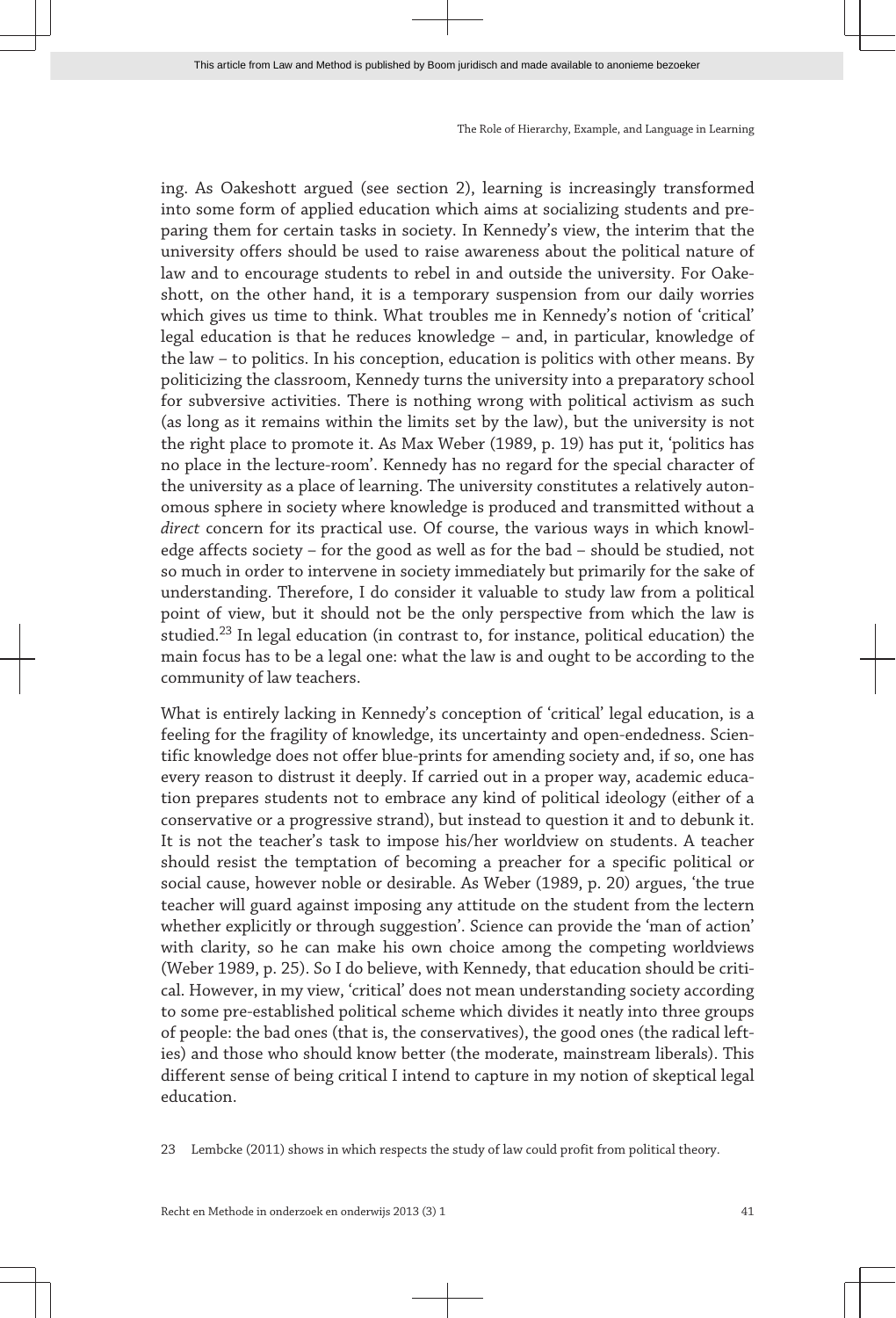### **5 Skeptical legal education**

Education should be critical, that is, it should be aimed at promoting critical thinking by students and developing their faculty of judgment. Students have to learn to make their own assessment of the information that they receive from teachers while reading literature and listening to lectures. To make one's own assessment does not mean that one has to invent the standards of evaluation from nowhere, but that one builds hermeneutically and critically on the values that are already accepted within the community of legal scholars. Whereas Carrington (2004, p. 149) conceives of 'moral and intellectual autonomy' as the ultimate goal of education, I would prefer to speak of the moral and intellectual *integrity* to use one's 'own' faculty of judgment. The student's autonomy is always related and relative to the intellectual environment in which s/he is raised. For the development of judgment in the context of legal education in particular three conditions have to be met. These conditions which I will discuss briefly below concern the student's activity in and outside the classroom, the manner in which the teacher transfers knowledge and the institutional context respectively. Taken together, they make up my conception of skeptical legal education. I have derived them to a large extent from Oakeshott's notion of liberal learning as described above, but I have added some elements from Kennedy's conception of 'critical' legal education in order to make the learning process more (or more explicitly) critical, more engaging and less 'inward oriented'.

To begin with, legal education should give more room for student participation in courses. According to Oakeshott, students have to learn the language of a specific discipline, so that one day they are able to generate new utterances in this language. For that purpose it is essential, as I have argued above, that students par‐ ticipate more actively in class than Oakeshott acknowledges. One may learn a lot from listening to competent speakers, but in order to master a language fully, one must regularly be given the opportunity to speak for oneself. This may be accom‐ plished by means of group discussions, presentations, moot courts and so, and solely in classes of limited size. The cases discussed in law courses should give a representative overview of the law as it is (according to some authoritative inter‐ pretation), not in order to politicize the classroom as in Kennedy's conception, but to make students understand the law in its present state so they can make their own assessment of it. Moreover, students should be encouraged to discuss topics also outside the classroom, for instance, in internet forums.

What is required, furthermore, is that law teachers convey information from a detached point of view. That is, they should present the law as it is (according to their interpretation) as much as possible independently from their own ethical and political preferences.<sup>24</sup> If they evaluate the current law and give recommendations to amend it, they have to make clear that they are not describing the law

<sup>24</sup> This requires what Raz (1979, p. 158) calls 'non-committed detached statements': 'Since one may know what the law is without knowing if it is justified, there must be a possibility of making legal statements not involving commitment to its justification.'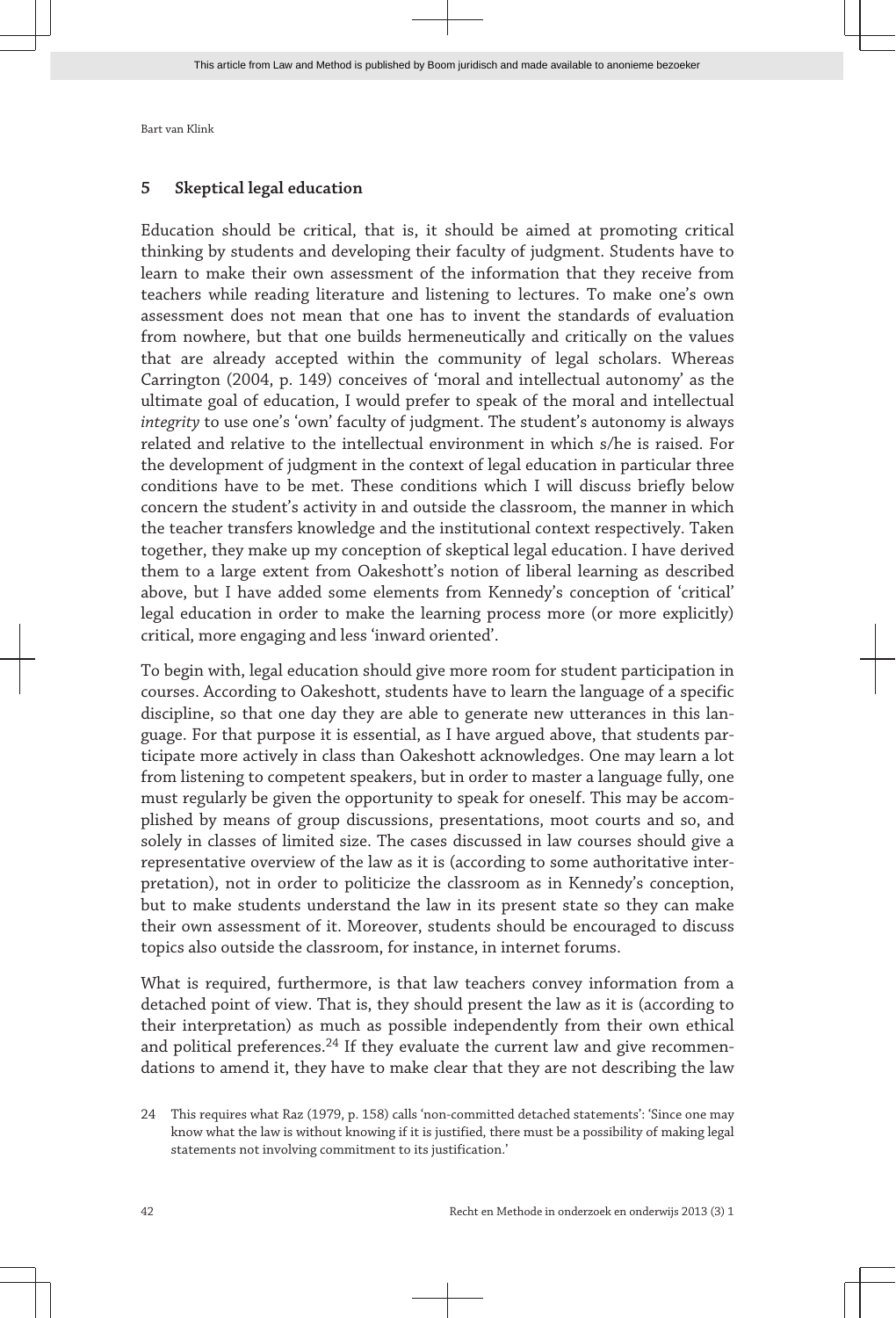as it is at a certain moment in time but are expressing their personal opinion about how the law ought to be in the future. Value judgments are controversial in science, because their validity depends on the acceptance of certain values and ultimately of a worldview (or an ideology in 'critical' terms) whose truth can never be established by scientific means.<sup>25</sup> So when teachers are evaluating the law, they should make clear on the basis of which values they are reasoning, how they understand these values in the given situation, and how their evaluation is connected to their general worldview. Or they can, as Weber (1989, p. 25-26) suggests, offer examples of hypothetical reasoning: if one accepts a specific value (for instance, democracy), one has to acknowledge certain rights as well (such as the freedom of speech), without committing themselves (nor the students) to the acceptance of this value. By doing so, they give students the opportunity to arrive at a different assessment, building on different values, on a different understand‐ ing of the same values, or on a different worldview. Similarly, they should explain and justify on the basis of what theoretical assumptions and what sources they make factual assertions about the content of the law.

Knowledge is always fallible and disputable, both when it comes to normative and factual statements. In order to give students a sense of the fragility of knowledge, it is important that teachers in group discussions with students take a counter position against the *communis opinio* in the group at hand, question it and demonstrate its ultimate groundlessness, as in Socratic dialogues.<sup>26</sup> Inspired by Socrates, ancient Greek sceptics such as Sextus Empiricus have developed practices of argu‐ mentative inquiry that are meant to expose internal contradictions within a given position. As a result, the dispute becomes undecidable and one has to suspend his/her judgment (*epoché*, ἐποχή).<sup>27</sup> 'Scepsis' means an inquiry or an examination guided by reason and in search for truth, however in vain. In the interim that the university offers interruptions have to be built in that temporarily halt the creation of knowledge. Learning also involves the experience that one does not know or does not know enough. In ancient skepticism, the suspension of judgment served to attain a peaceful state of mind (*ataraxia*, ἀταραξία) so that one no lon‐ ger worries about truth and falsity anymore. In my view, the ultimate goal of our questioning is not tranquillity of mind but, on the contrary, an increased aware‐ ness that knowledge is always a temporary and fallible construction and that it

- 25 For that reason Weber (1989, p. 25-26) argues that ends have to be established in the 'marketplace of life', whereas science should only concern itself with the means in order to achieve these ends. In his *Pure Theory of Law*, Kelsen (1992, p. 15-19) also bans normative questions about the law's legitimacy from the forum of science. I would not go that far, though I agree with both scholars that value judgments can never be justified scientifically. If someone wants to evaluate the law and make suggestions to amend it, it may at least be required that s/he is transparent about the values at stake.
- 26 For an introduction to the Socratic method in legal education, see Areeda (1996). Kennedy (2004b, p. 126) clearly dismisses this method, when he encourages students to refuse 'to go along with the ritual of the socratic method'.
- 27 Burnyeat (1983) gives an insightful description of the skeptical practice of inquiry. In a next article that I am writing together with Bald de Vries, I will show how my notion of 'skeptical legal education' relates to both the ancient and modern understanding of skepticism.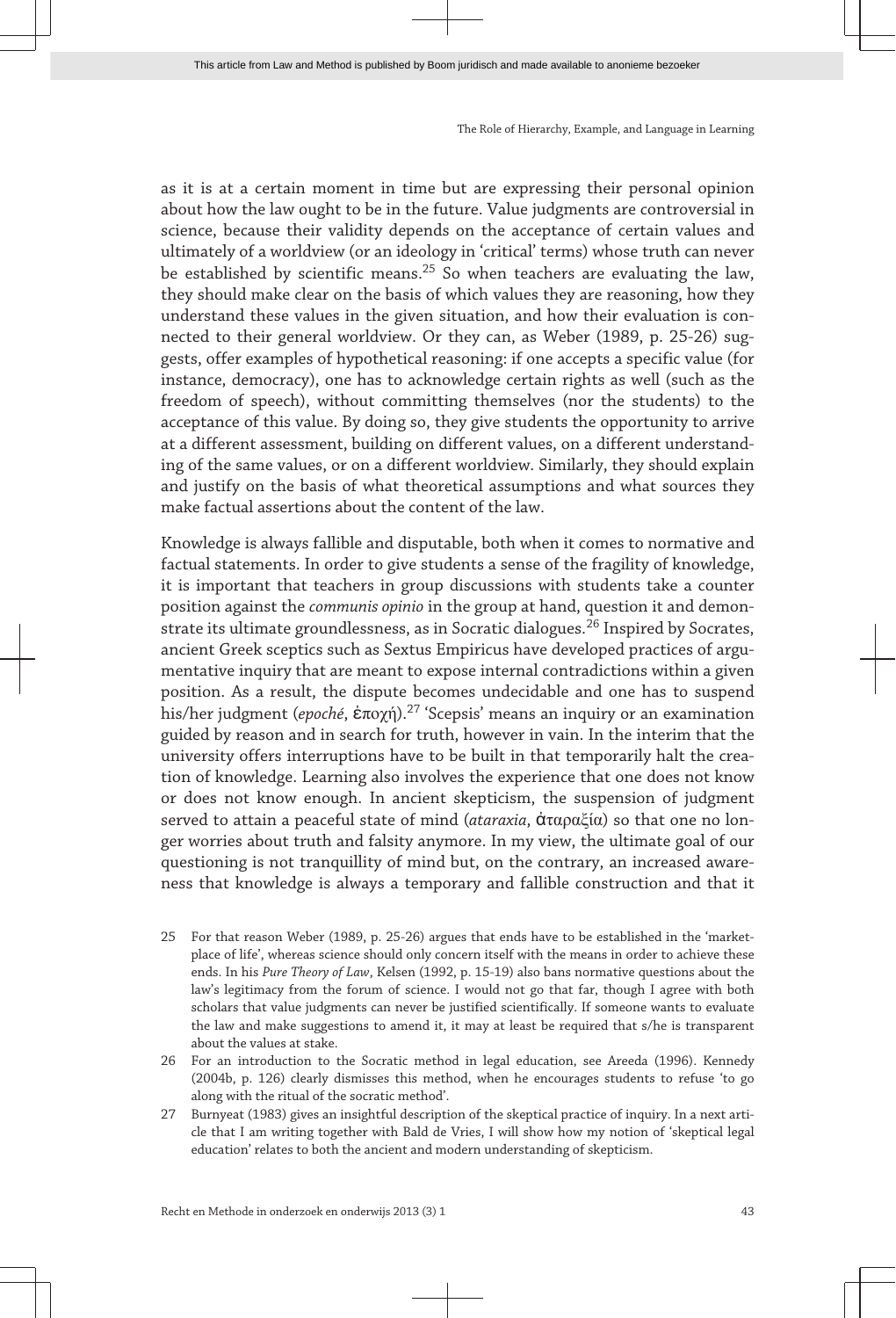has – as soon as it is accepted and becomes naturalized and fixed as truth – a huge impact on our convictions and actions. In our modern age knowledge acquired at universities is used more and more to intervene in society.<sup>28</sup> A reflection on the way knowledge shapes society, for better or worse, should therefore be part of every education. Students have to learn that knowledge, in its application, can be misinterpreted, distorted, even abused and may have serious negative side effects.<sup>29</sup>

Finally, on the institutional level, the faculty management has to provide for a mixture of teachers with different political, cultural, and religious backgrounds. If they are exposed to a variety of opinions, students will soon discover that truth in science is always a matter of debate. As Oakeshott argues, education is an introduction to a shared inheritance. However, the inheritance that is handed over from one generation to the other is not a fixed entity, but is changed in every transmission. $30$  Every teacher will give his/her own version of the canonical texts, depending on the theoretical perspective and worldview s/he has adopted. Not one dominant voice should be heard, but a plurality of voices. This plurality of voices will inevitably be a *limited* plurality, because not everyone will be allowed to speak. In the selection of teachers not only academic requirements are applied (teachers have to have the right qualifications), but also norms of decency (teach‐ ers have to meet some standard of good behaviour and political correctness).<sup>31</sup> Kennedy is undoubtedly right that the mainstream in law schools is quite moder‐ ate. Generally speaking, law teachers are conservative in the sense that they want to protect what they deem to be valuable in the law as it is. They tend to resist radical change because they believe – for good reasons – that a legal system can only function properly if the law is more or less stable and predictable. However, within this mainstream many different (liberal, republican, conservative, communitarian, feminist and other) positions can be discerned and, if one listens care‐ fully, one may even hear some radical and 'critical' tones. In order to set the stage for a (by necessity limited) plurality of voices, the curriculum should not only consist of courses where the 'black letter law' is taught, but also of courses in which the law's efficacy and legitimacy and its historical development can be discussed on a more principled level. This is the field of the so-called 'meta-juridical' cour‐ ses, such as legal sociology, legal philosophy and legal history. Although they are doomed to remain in the periphery, as Kennedy rightly notices, they are central for critical reflection on the law as it is and ought to be according to mainstream law teachers.

<sup>28</sup> According to Giddens (1991, p. 123), the era of late modernity is characterized by 'regular shifts in knowledge-claims as mediated by expert systems'.

<sup>29</sup> Weber (1989, p. 22) puts it as follows: 'Anybody who is a reasonable teacher has as his first duty to teach his students to acknowledge "inconvenient" facts, I mean facts which are inconvenient for their party opinion.'

<sup>30</sup> This follows from Gadamer's characterization of understanding as application (Gadamer 2006, p. 305-308).

<sup>31</sup> Universities will, for instance, not be inclined to give voice to teachers with overtly fascist sympa‐ thies.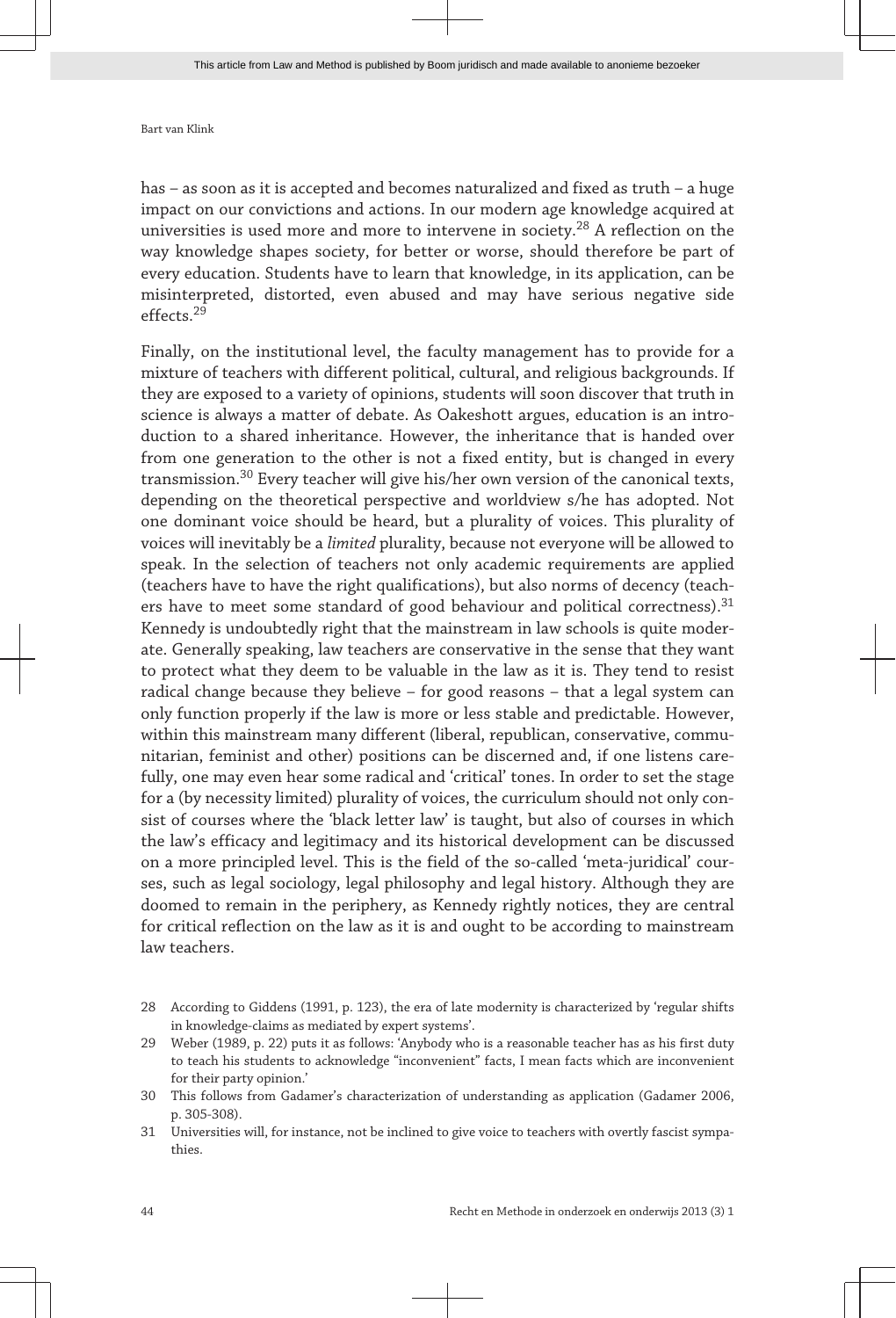Skeptical legal education does not mean that law teachers have to reject the legal system at hand, in part or on the whole (nor do they have to embrace it wholeheartedly). It means that they are asked to present their knowledge claims and value judgments for what they are: fallible opinions which are debatable and have to be debated within the community of both teachers and learners. This will improve the students' faculty of judgment and make them more critical towards people who want to impose their worldview on them. So it appears that learning, after all, does have an indirect instrumental value, namely to make students skeptical towards any attempt to instrumentalize knowledge for dubious purposes and to apply it in an uncritical manner.

### **References**

#### **Areeda 1996**

Phillip E. Areeda, 'The Socratic Method', *Harvard Law Review* 1996, p. 911-922.

### **Aristotle 2011**

Aristotle, *Nicomachean Ethics (a new Translation by Robert C. Bartlett and Susan D. Col‐ lins)*, Chicago: University of Chicago Press 2011.

#### **Burnyeat 1983**

M.F. Burnyeat, 'Can the Skeptic Live His Skepticism?', in: Myles Burnyeat (ed.), The Skeptical Tradition, Berkeley: University of California Press 1983, p. 117-148.

#### **Carrington 2004**

Paul Carrington, 'Reproducing the Right Sort of Hierarchy', in: Duncan Kennedy, *Legal Education and the Reproduction of Hierarchy. A Polemic against the System*, New York: New York University Press 2004, p. 145-153.

#### **Corrias 2011**

Luigi Corrias, *The Passivity of Law. Competence and Constitution in The European Court of Justice,* Dordrecht: Springer 2011.

#### **Franco 1990**

Paul Franco, *The Political Philosophy of Michael Oakeshott*, New Haven, CT: Yale Univer‐ sity Press 1990.

#### **Fuller 2001**

Timothy Fuller, 'Introduction. A Philosophical Understanding of Education', in: Michael Oakeshott, *The Voice of Liberal Learning*, Indianapolis: Liberty Fund 2001, p. xv-xxxv.

#### **Gadamer 2006**

Hans-Georg Gadamer, *Truth and Method. Second, revised edition. Translation revised by Joel Weinsheimer & Donald G. Marshall*, London: Continuum 2006.

#### **Giddens 1991**

Anthony Giddens, *Modernity and Self-Identity. Self and Society in the Late Modern Age*, Cambridge: Polity Press 1991.

#### **Kelsen 1992**

Hand Kelsen, *Introduction to the Problems of Legal Theory. A Translation of the First Edi‐ tion of the* Reine Rechtslehre *or Pure Theory of Law* (originally published in 1934), Oxford: Clarendon Press 1992.

#### **Kennedy 1986**

Duncan Kennedy, 'Liberal Values in Legal Education', *Nova Law Journal* 1986, p. 603-617.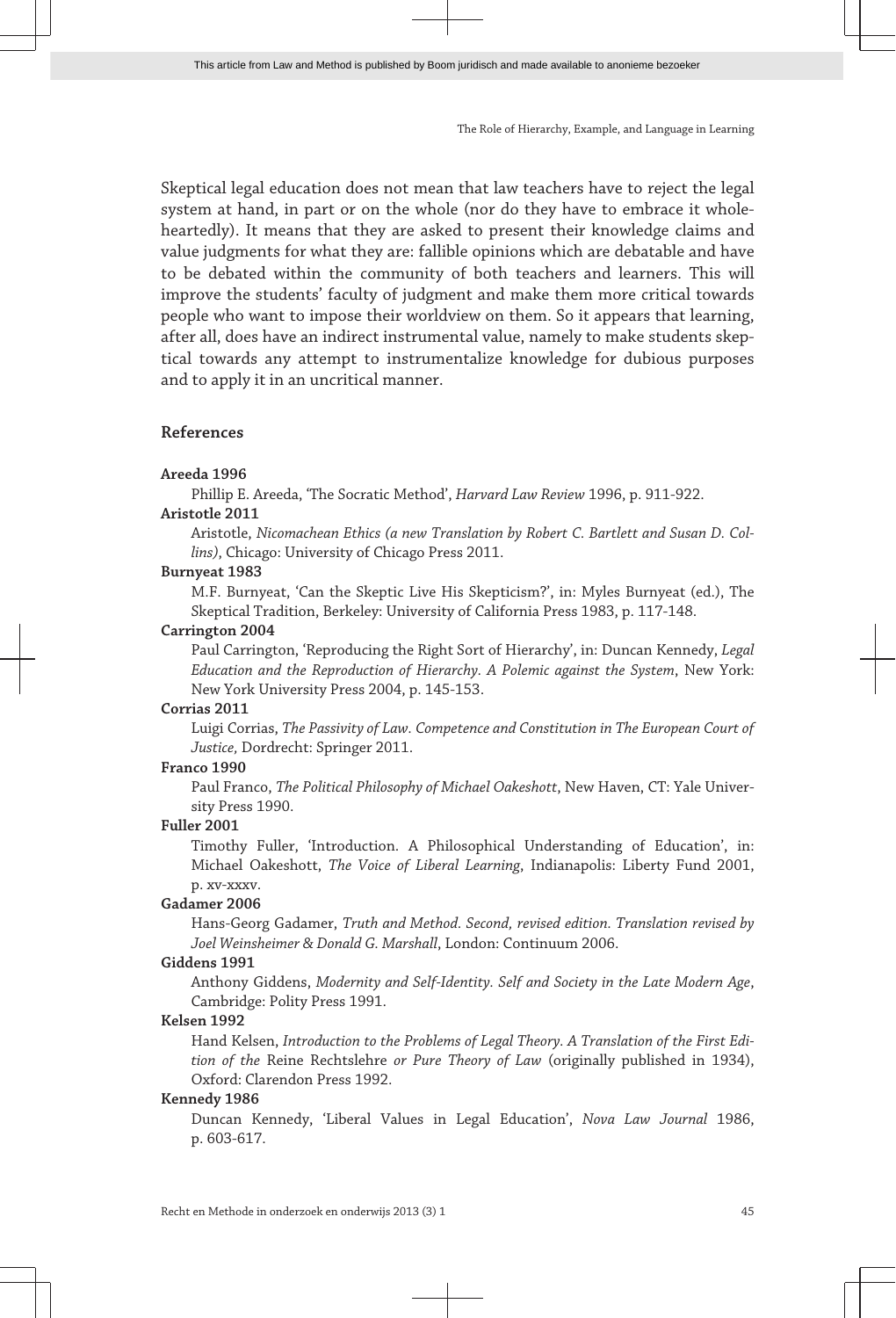#### **Kennedy 1990**

Duncan Kennedy, 'The Liberal Administrative Style', *Syracuse Law Review* 1990, p. 801-812.

#### **Kennedy 1994**

Duncan Kennedy, 'Politicizing the Classroom', *Review of Law and Women's Studies* 1994-4, p. 81-88.

#### **Kennedy 2004a**

Duncan Kennedy, 'Introduction', in: Duncan Kennedy, *Legal Education and the Repro‐ duction of Hierarchy. A Polemic against the System*, New York: New York University Press 2004, p. 1-7.

#### **Kennedy 2004b**

Duncan Kennedy, 'Legal Education and the Reproduction of Hierarchy', in: Duncan Kennedy, *Legal Education and the Reproduction of Hierarchy. A Polemic against the Sys‐ tem*, New York: New York University Press 2004, p. 9-144.

#### **Kennedy 2004c**

Duncan Kennedy, 'Afterword', in: Duncan Kennedy, *Legal Education and the Reproduc‐ tion of Hierarchy. A Polemic against the System*, New York: New York University Press 2004, p. 202-222.

#### **Van Klink 2011**

Bart van Klink, 'De kunst van het converseren. Over de rol van vaardigheden in Michael Oakeshotts opvatting van *liberal learning*,' in: C.G. Breedveld-de Voogd (ed.), *Signora Senatrice. Over recht, onderwijs en politiek. Opstellen aangeboden aan Ankie Broek‐ ers-Knol*, Den Haag: Boom Juridische uitgevers 2011, p. 217-225.

### **Van Klink 2012**

Bart van Klink, 'Waarom zouden we ons aan de wet houden? Een pleidooi voor ver‐ sterking van het staatsgezag', in: Thijs Jansen, Gabriël van den Brink & René Kneyber (eds.), *Gezagsdragers. De publieke zaak op zoek naar haar verdedigers*, Amsterdam: Boom 2012.

#### **Van Klink & Lembcke 2013**

Bart van Klink Oliver W. Lembcke, 'What Rules the Rule of Law? A Comparison between Michael Oakeshott and Hans Kelsen', in: Michael Henkel & Oliver W. Lembcke (eds.), *Praxis und Politik. Michael Oakeshott im Dialog*, Tübingen: Mohr Sie‐ beck 2013 (forthcoming).

#### **Kronman 2007**

Anthony T. Kronman, *Education's End. Why Our Colleges Have Given Up on the Meaning of Life*, New Haven, CT: Yale University Press 2007.

#### **Lembcke 2011**

Oliver Lembcke, 'Law and Political Theory. The Other Side of the Story', in: Bart van Klink & Sanne Taekema (eds.), *Law and Method*, Tübingen: Mohr Siebeck 2011, p. 153-174.

#### **Oakeshott 1975**

Michael Oakeshott, *On Human Conduct*. Oxford: Clarendon Press 1975.

#### **Oakeshott 1991a**

Michael Oakeshott, 'Political Education', in: Michael Oakeshott, *Rationalism in Politics and Other Essays*, Indianapolis, IN: Liberty Fund 1991, p. 43-69.

#### **Oakeshott 1991b**

Michael Oakeshott, 'On Being Conservative', in: Michael Oakeshott, *Rationalism in Pol‐ itics and Other Essays*, Indianapolis, IN: Liberty Fund 1991, p. 407-437.